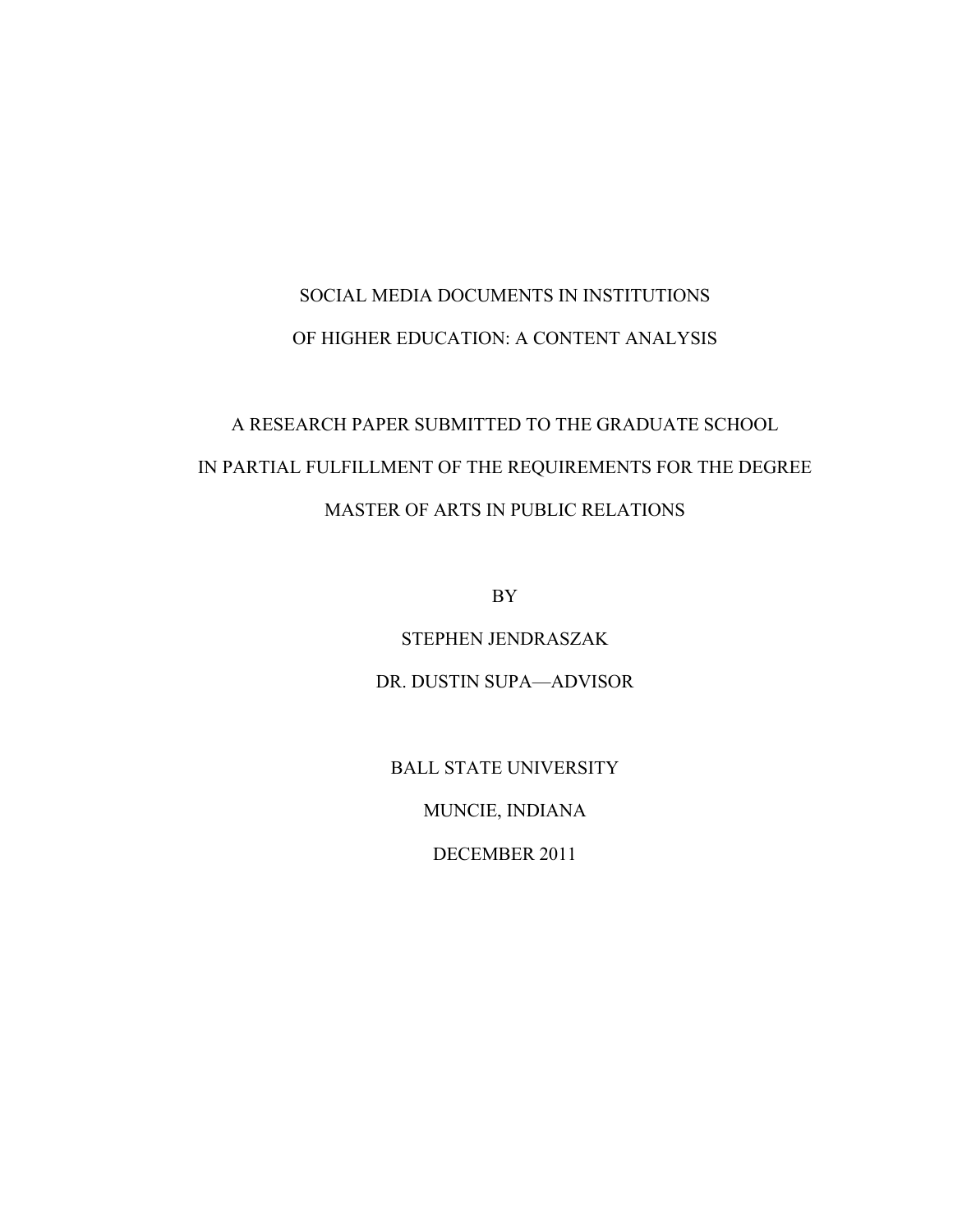# CHAPTER 1 INTRODUCTION

The emergence and increasing prominence of social media present public relations opportunities and risks for all types of organizations. Corporations, nonprofits, and media outlets are developing documents to set expectations and boundaries regarding behavior in social media for their employees and other constituents and to educate members of their organization about the attendant opportunities and dangers. Institutions of higher education, too, have developed such documents, but the multitude of audiences which they must address, including students, faculty members, staff, and alumni, along with the decision-making structures unique to higher education, make them a special case.

This study seeks to understand the types of documents institutions of higher education employ for those purposes; which governance bodies, offices, or departments are involved in drafting and enforcing such documents; and which potential issues are addressed. It uses content analysis to examine the 26 social media documents belonging to English-speaking higher education institutions cataloged by Council for the Advancement and Support of Education (CASE) as of January 22, 2011.

Answering these questions demonstrates the extent which public relations professionals at such institutions are taking a leadership role in social media, as well as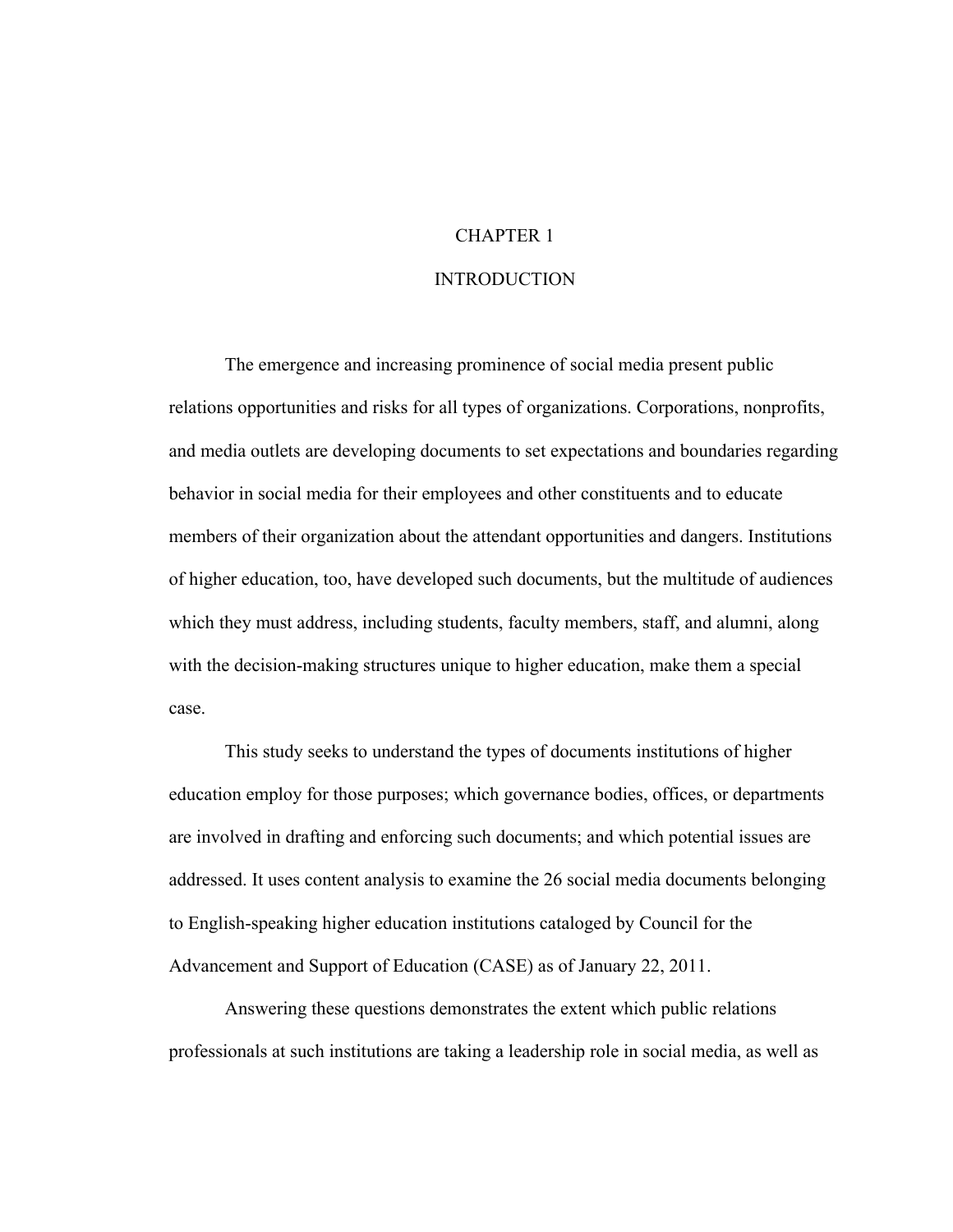what commonalities or differences exist in the approaches the first institutions to tackle these issues have taken. From among the thousands of universities, colleges, and junior colleges that exist in the English-speaking world, CASE has cataloged just 26 social media documents. These institutions are pioneers in the space; where they concur, best practices may begin to emerge, and where they diverge in approach or address issues not considered by others, there may exist opportunities for each to learn from the others.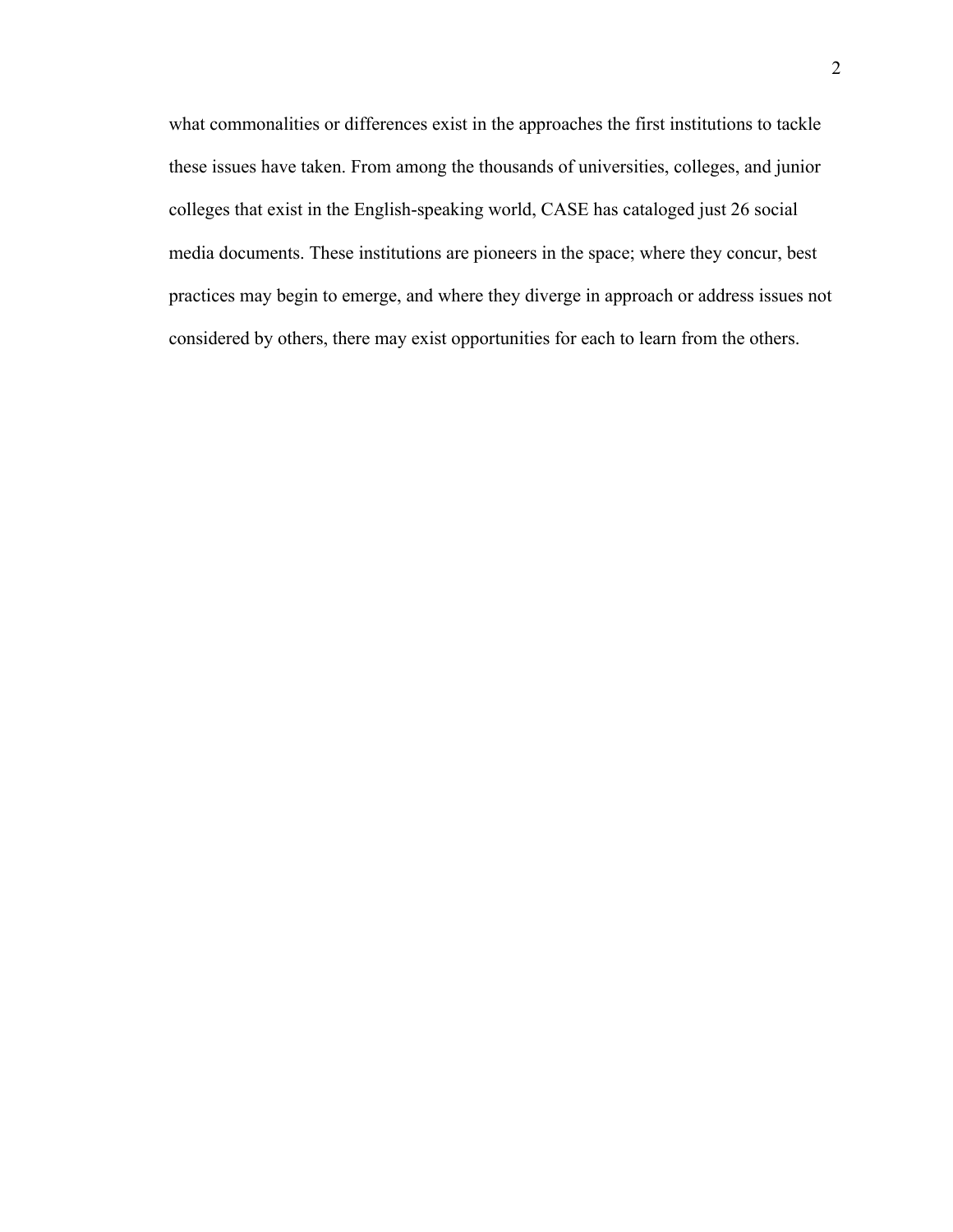## CHAPTER 2

#### REVIEW OF LITERATURE

Social media may be quite young as a topic of study in communications—young enough, as we will see, that even terminology and definition remain fuzzy—but great interest in the area has ensured a proliferation of academic literature regarding their impact on professional communicators, the risks and benefits of using such platforms for public relations and marketing, and the documents organizations of all types have begun to develop to educate their stakeholders about the dangers of social media—and how best to take advantage of the opportunities. At the same time, decision-making in higher education, and particularly the faculty governance approach, has been the focus of significant academic scrutiny since the turn of the century.

#### *Social Media*

Social media—also known as Web 2.0—constitute a phenomenon new enough that disagreements over terminology and definition remain. Few would disagree that "socialness" is the defining characteristic of these new communication platforms interaction among individuals and between publishers and their audiences (Bulik, 2006). Internet sites in this category feature (increasingly curated) user-generated content in wikis, blogs, and other spaces in which the community is largely responsible for ensuring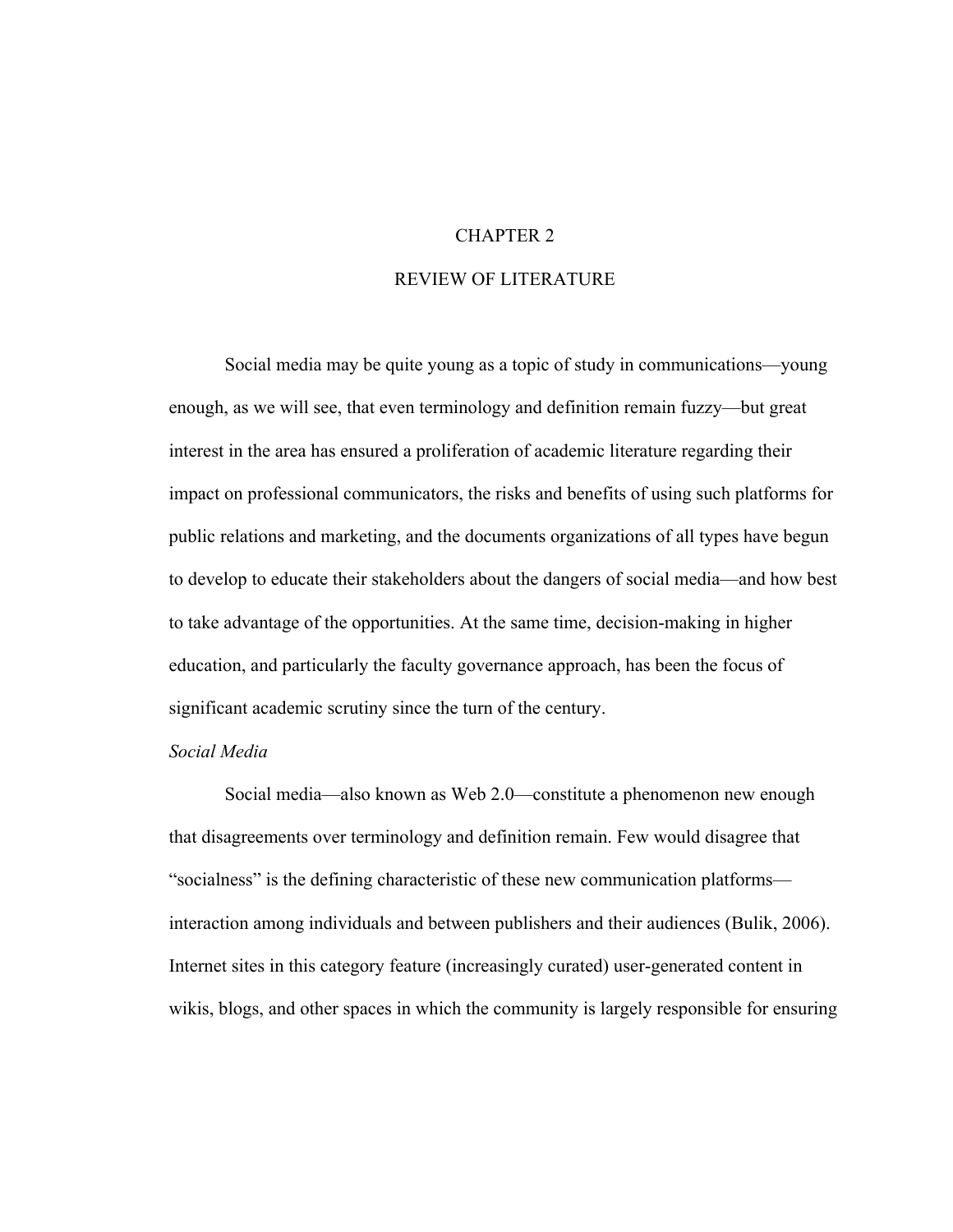quality (Wales & Weckerle, 2009). The use of the word "media," however, remains controversial.

Media is something that media companies control, and media is overwhelmingly one-way. The online social world is about as two-way, multi-way, any-way as it can be. Nobody controls it, not even Facebook, which found it can't even change its own terms of service. (Bernoff, 2009, p. 17)

For this reason, Bernoff prefers "social Web" or "social Internet." Nevertheless, "social media" is the most common label applied, both in the literature and common usage, to describe interactive online platforms and communities. Bulik (2008) considers "social media" an overarching term, incorporating social *networks* such as Facebook, Twitter, LinkedIn, and Myspace, in addition to other forms of interactive platforms such as blogs, wikis, and photo- and video-sharing services like Flickr and YouTube. Blogs are Web sites that are easily (and often freely) created and updated, allowing anyone with an Internet connection the opportunity to publish content (Bolt et al., 2007). The appeal of social networks is establishing connections among users by keeping in touch with existing friends and making new acquaintances through self-presentation profiles (Ancu & Cozma, 2009).

Pisani (2005) would add to Bulik's list of social media forms podcasting, which further democratizes the production of content through easy tools for the creation and distribution of audio and video broadcasts over the Internet; social bookmarking, which allows users to promote content they find interesting or relevant; and Real Simple Syndication (RSS) feeds, which allow users to compile information from a variety of online sources into a single news experience akin to a custom newspaper.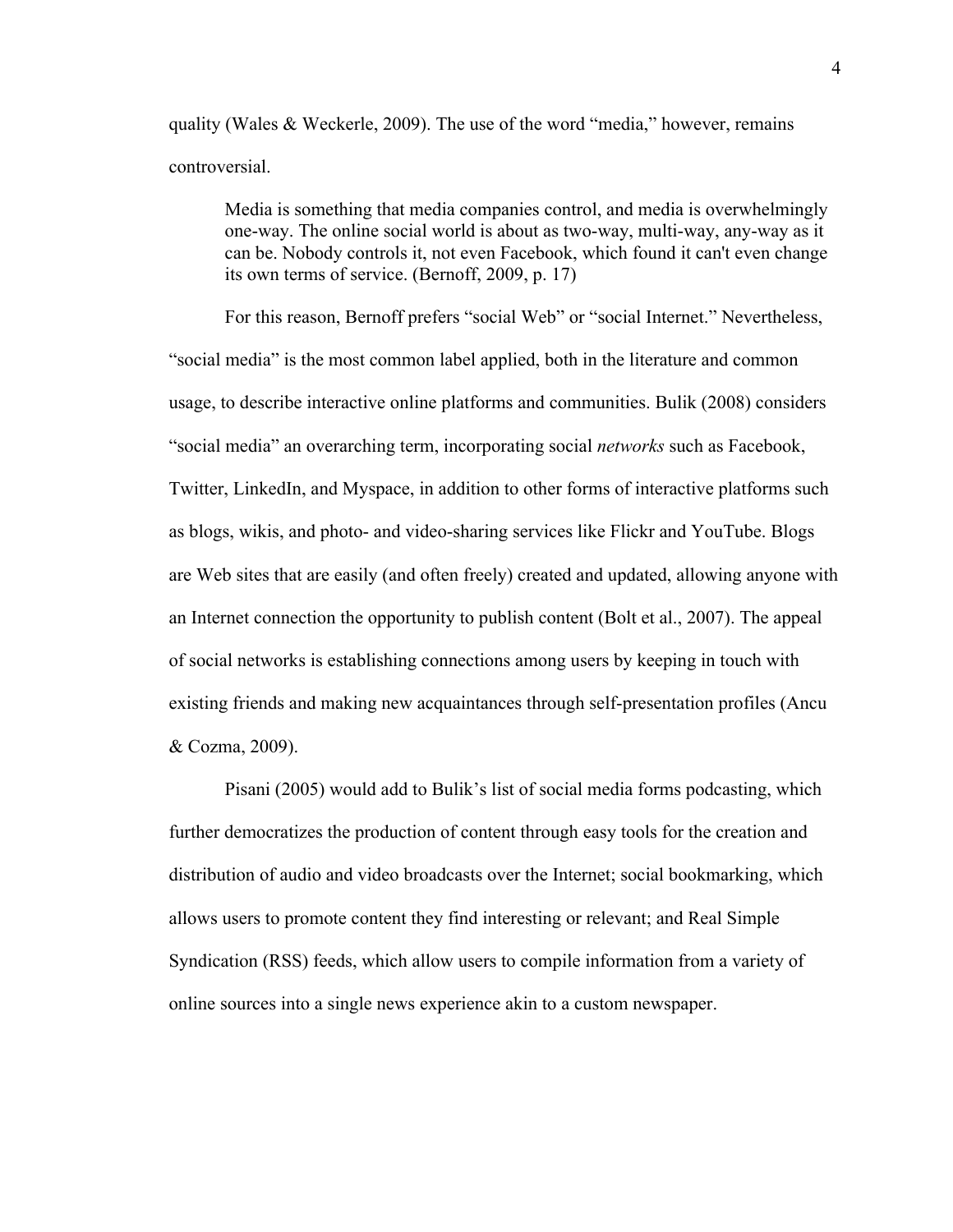Social networks are ascendant not because they invented user-generated content or sharing, but because they fit the spirit of our time (Skoler, 2009). The traditional source-message-channel-receiver (SMCR) model of mass media is fading with the advent of new media technologies that place the audience in a more active role (Metzgar  $\&$ Maruggi, 2009). At this stage in the development of social media, their disruptive nature and value as a form of communication largely go without question, in part due to the significant and desirable audiences they draw (Bell, 2010; Bush, 2010; Crawford, 2009; Marken, 2007; Paine, 2009; Patel, 2010; Smith, 2010).

#### *Social Media and Professional Communicators*

The marketing sector experienced a significant downturn in 2009, along with the rest of the world economy. The public relations industry, however, has rebounded rapidly, outpacing both the recovery of the rest of the marketing sector and its own recovery from its most recent previous downturn, that brought about by the dot-com bust and the Sept. 11 terrorist attacks, and social media deserve a portion of the credit (Bush, 2010). Executives at public relations firms find clients turning to them, rather than marketers or advertising agencies, for social media strategies and tactics—and corporations sometimes are shifting budgets accordingly (Bush, 2010). As brands try to build followings, foster customer loyalty, and demonstrate their innovative natures, professionals from sales, marketing, research and development, customer service, and other management areas are needed, making coordination key (Patel, 2010). For that reason, social media have accelerated the shift toward integrated marketing communications, and at firms such as IBM, Intuit, and American Airlines, a single executive oversees both marketing and public relations/communications (Bush, 2009).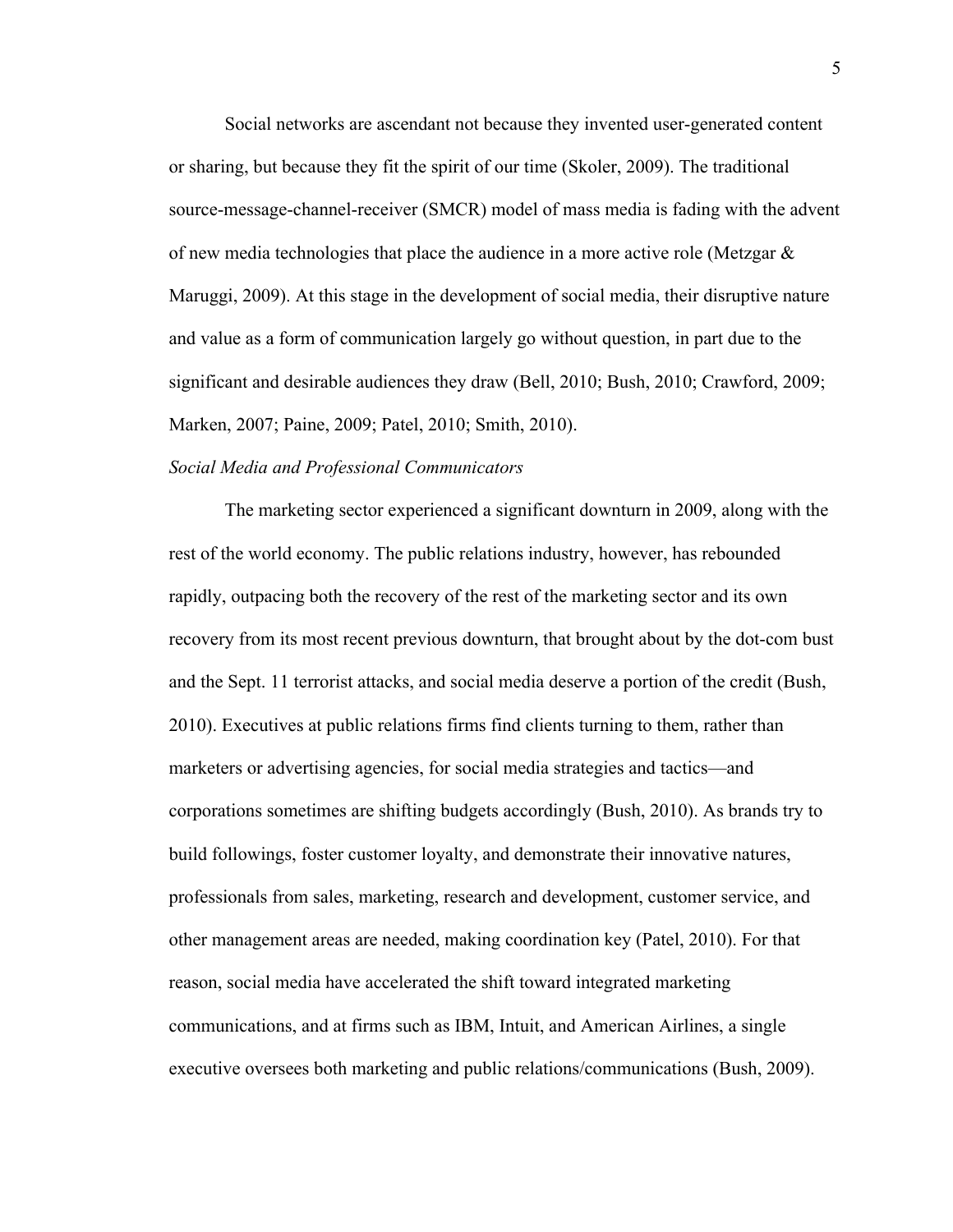According to a survey of members of the Public Relations Society of American (PRSA) Hawaii chapter (Diga & Kelleher, 2009), public relations practitioners who make frequent use of social network sites such as Facebook report significant professional benefits from doing so. The practitioners indicated feeling empowered by the information they gain from using the sites, along with the expert power and prestige that accrues to them from the perceived expertise in using the tools, saying those factors can allow them to advance in their organizations (Diga & Kelleher, 2009). In addition, practitioners utilizing social media benefit from a variety of metrics that allow them to quantify the impact of their efforts, such as inbound links, comments, and listings on bookmark sharing sites such as Digg; "Never before has the sharing of content online been so clearly measurable (Krall, 2009, p. 394)."

Communications trade publications generally exhibit enthusiasm about social media and urge practitioners to learn the new tools and promote them within their organizations (e.g. Bush, 2010; Bulik, 2008; Paine, 2009. The vast majority of articles in the trade press assume a priori that social media are effective tools, leading Taylor and Kent (2010) to decry the lack of critical thinking and healthy skepticism exhibited therein.

Crescenzo (2010), however, urges practitioners to move slowly on introducing social media into their organization, taking into account executives' fears of the platforms in their proposals and pointing out goals that can be achieved by social media and not other forms of communication, despite communicators' personal affinity for the platforms. In a content analysis of articles about social media in PRSA's *Public Relations Tactics*, Taylor and Kent (2010) found "the claims made might be summarized as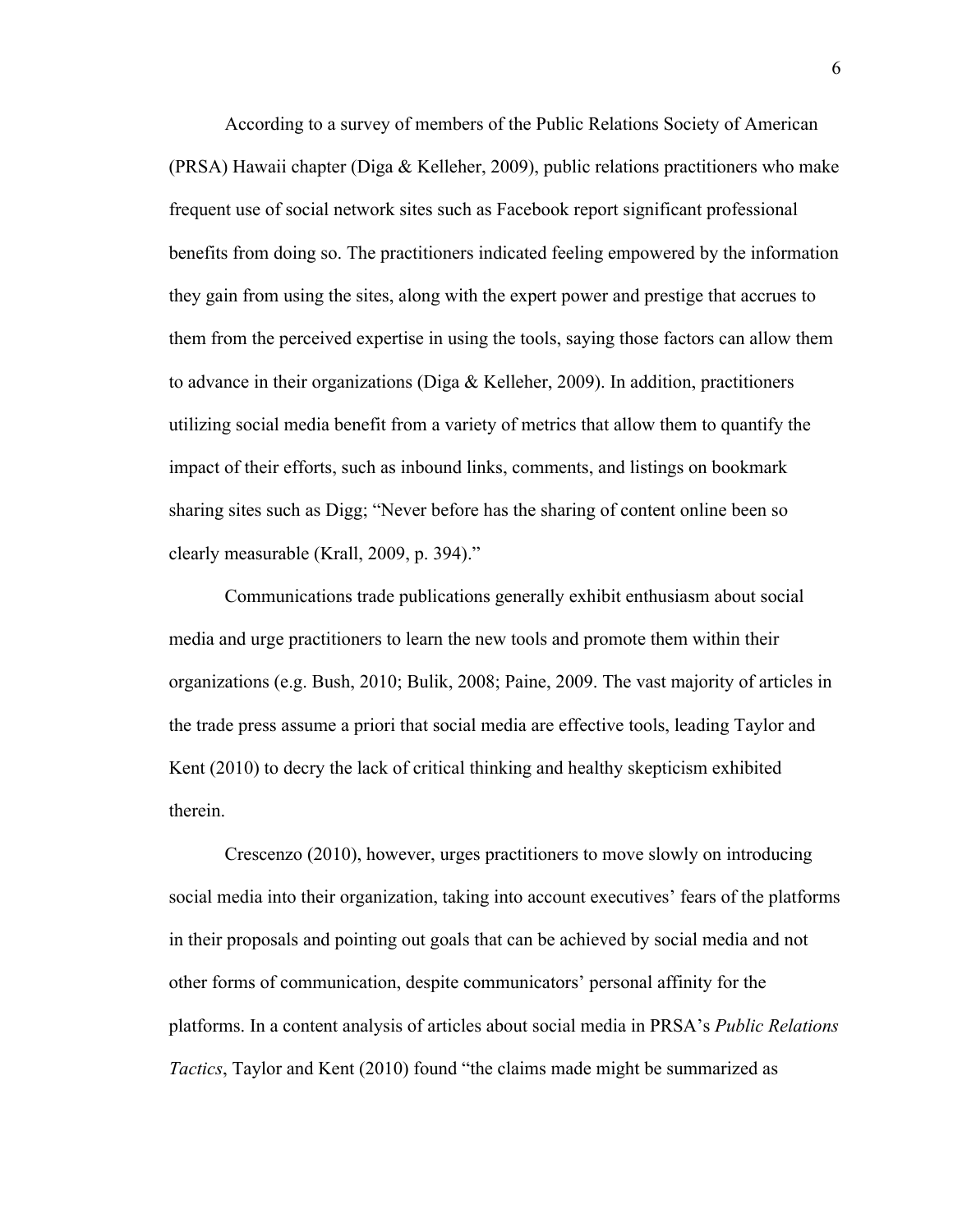follows: social media allow you to extend the reach of your message, engage in two-way communication with publics, and listen to what your publics want (p. 211)." However, only 31% of articles cited specific evidence regarding the power or reach of social media; tactical suggestions for practitioners generally were anecdotal and came with no evidence of their effectiveness.

#### *Risks of Social Media for Organizations*

Vorvoreanu (2009) argues that the college students who first used Facebook set the norms and expectations that hold sway on the platform and conducted focus groups with members of that group to better describe the characteristics of that culture and how corporations might most effectively work within it. She found most students were saddened and annoyed that Facebook no longer is exclusive to individuals in their peer group. Participants sometimes become fans of products or brands because they wish to broadcast their preferences and identify with those organizations, but they prefer using other means to interact with corporations. They do not consider direct communication from corporations appropriate on Facebook. Perhaps most importantly to public relations practitioners, simply being present on Facebook did not confer on corporations any advantage in terms of perceptions of trustworthiness or likelihood that participants would engage in a commercial relationship with the firm (Vorvoreanu, 2009).

Further, establishing a presence in social media undermines organizations' role as gatekeeper, limits time for securing appropriate approvals for communications before publication because of real-time expectations, and forces two-way symmetric communications on organizations that may not be ready for them (Crescenzo, 2010).

Neff (2009) asserts that myths spread rapidly in social media and can cause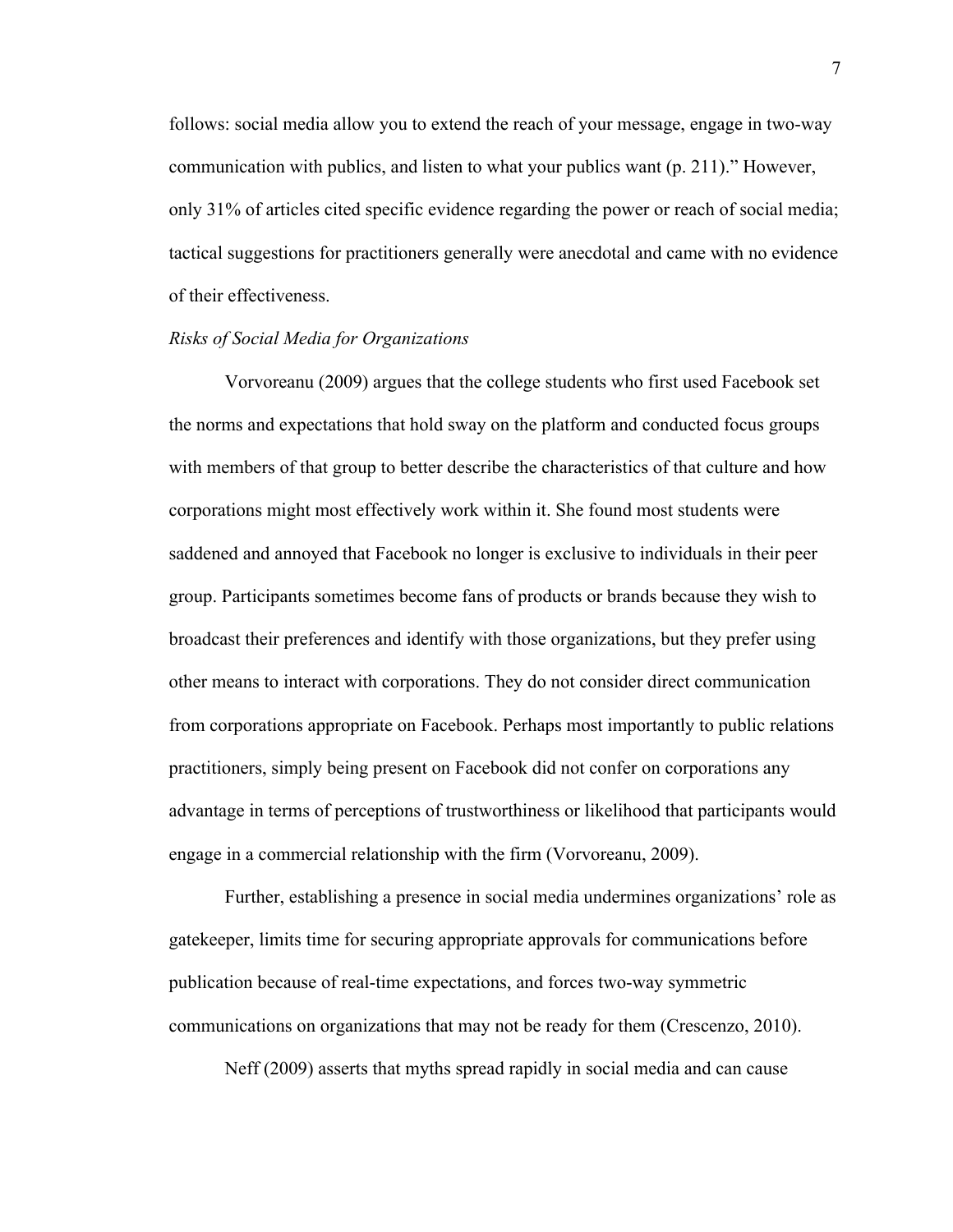headaches for brand managers and public relations practitioners, but true controversies that cut to the core of a brand, such as the (now former) Dominos employees seen adulterating food in the restaurant on YouTube, are potentially critically damaging and deserve a response. However, even in such cases, responding too quickly can give life to a controversy that otherwise would quickly die out.

Parekh and Lee (2010) argue that acknowledging mistakes and adopting a personal tone are critical to responding to a social media firestorm. They base this assertion on a case study of an incident in which the son of a popular blogger sent Boeing a drawing of an airplane, and the company (for legal reasons) responded with a tersely worded form letter. The authors also cite the case of Amazon.com removing gay- and lesbian-themed books from its store and taking nearly 48 hours to respond to the ensuing social media conversation in recommending never remaining silent, even if only to say that the company does not yet have an answer.

Smith (2010) suggests that organizations' desire for control of their messages may be for naught as a new model of public relations emerges on social media platforms. The technology shifts the power of communication from public relations practitioners to users who have no formal relationship to the organization but nevertheless share messages on its behalf (Smith, 2010). Smith conducted a qualitative analysis of Twitter posts ("tweets") regarding relief efforts in Haiti following the 2010 earthquake in that country. He found in the posts use of public relations relationship cultivation strategies such as communicated relational commitment, conversational human voice, dialogic feedback loops, positivity, and openness. This points, he argues, to a "socially distributed model of public relations, in which individuals with little recognized stake in an organization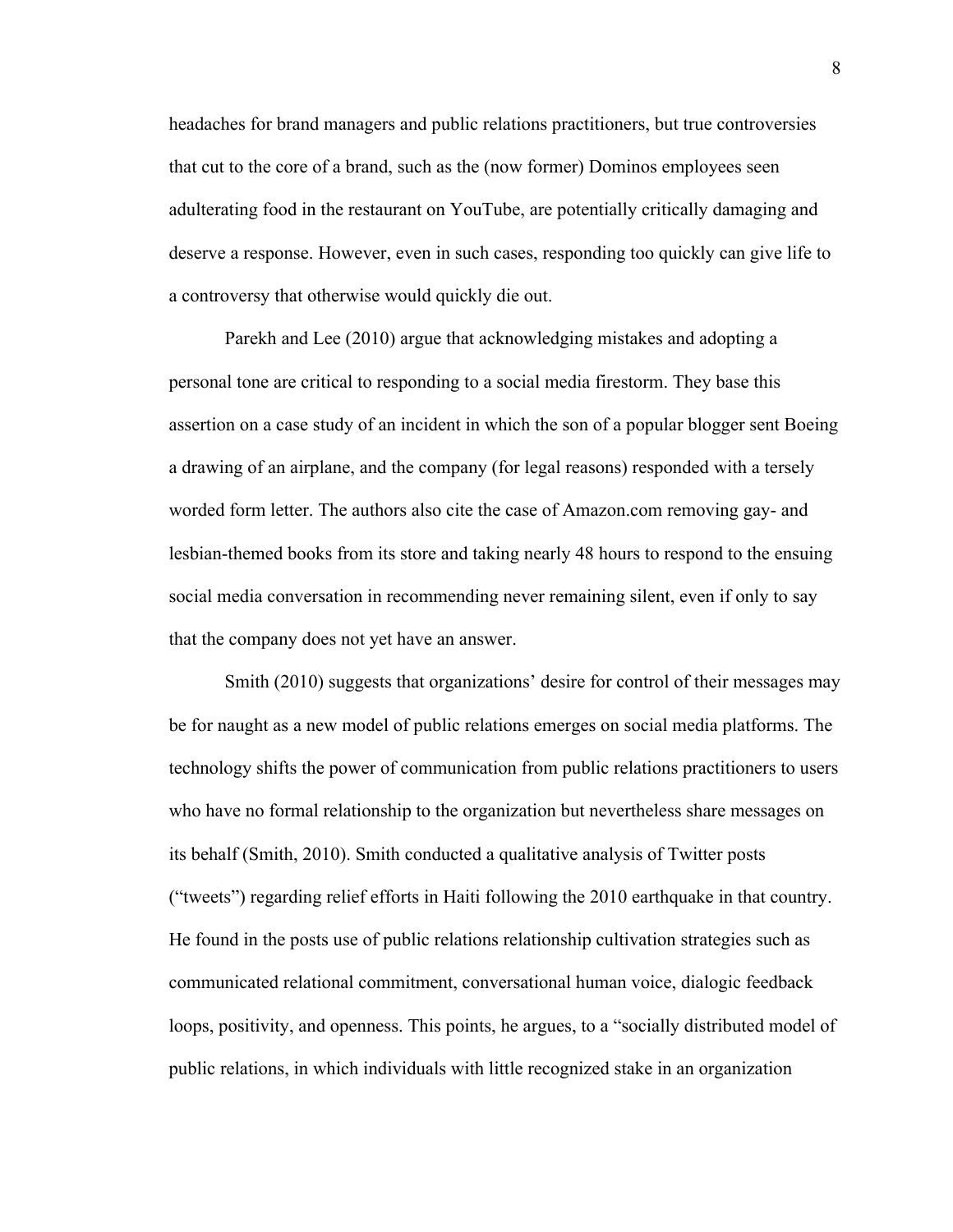initiate and fulfill public relations responsibilities through online interactivity (Smith, 2010)." In this world, public relations practitioners become resources that provide access to information, helping publics sort through the information clutter to find the data they need, and measurers of the impact their distributed networks of supporters are having. *Social Media Policies and Guidelines*

In an attempt to experience the presumed benefits of social media involvement while limiting potential risks, major media outlets such as the *Wall Street Journal*, the *New York Times*, the Associated Press, and others have developed guidelines for their employees' individual activities in social media to address issues such as how to avoid revealing political or religious bias, whether to "friend" sources, and even to forbid reporters from breaking news on their personal sites (Podger, 2009).

Likewise, institutions of higher education have developed such policies or guidelines for their offices and departments, employees, and even students as large numbers of their constituents come to rely on the services. A survey of first-year students at a university in the United Kingdom found that only 27% of respondents felt that Facebook had not been important in helping them to form friendships at the institution (Madge, Meek, Wellens & Hooley, 2009). Therefore, institutions are working to handle the information technology security and reputation implications of the services (McClure, 2010).

#### *Policy-Setting in Higher Education*

Decision and policymaking authority at institutions of higher education is often invested in a shared governance approach, in which the faculty or a representative faculty body is responsible for policies for admitting students, curriculum, student instruction,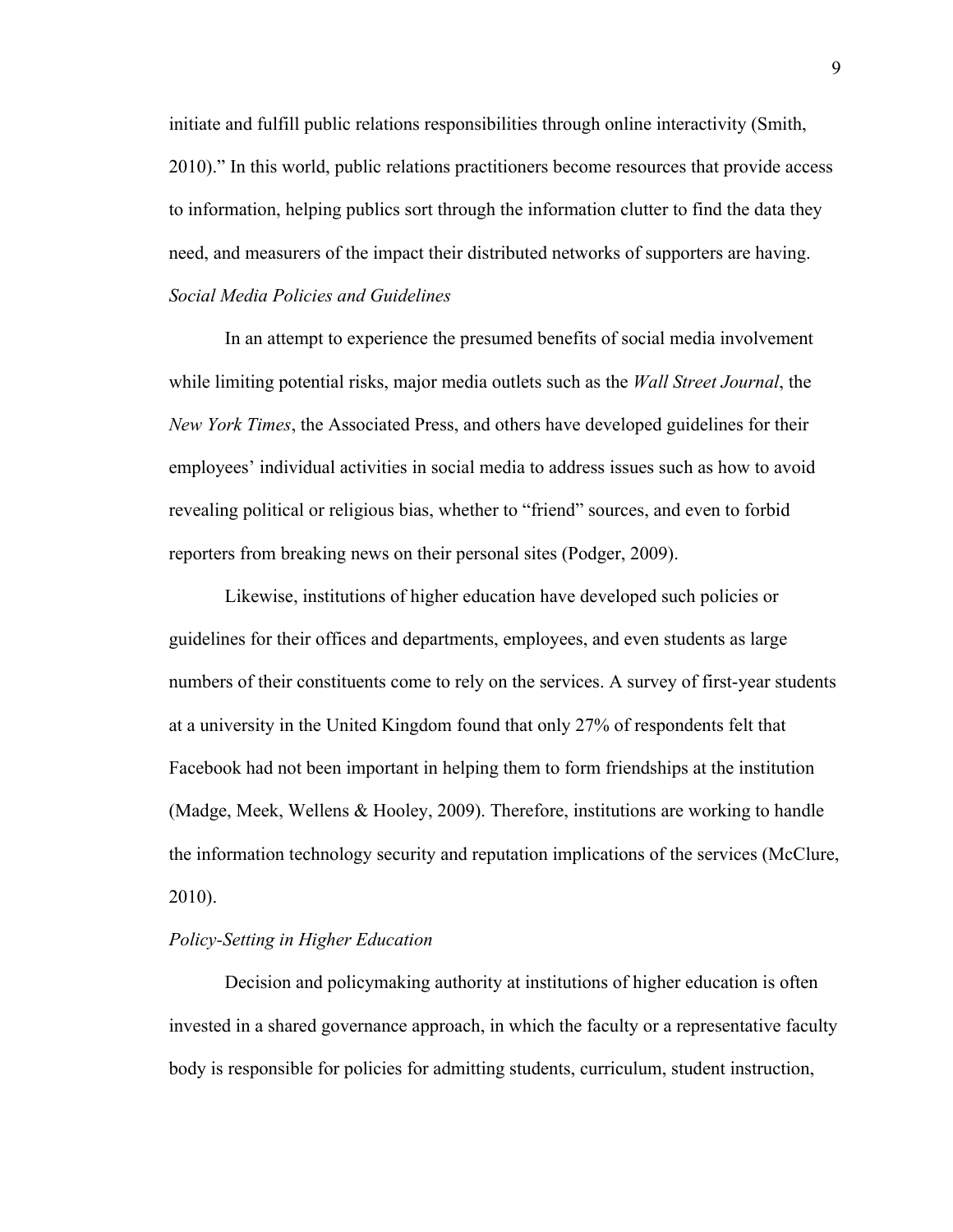standards of student competence conduct, maintaining a suitable learning environment, and standards of faculty competence and conduct (including appointments, promotions, and status), while administrators are responsible for the business of the institution (Hamilton, 2000). The particulars of this division are obviously complex, and vary widely from institution to institution (Johnston, 2003); however, Kaplan's 2004 student found "only a moderate relationship between institutional decisions and the assignment of authority for those decisions. Faculties with significant authority appeared to be no more likely than administrators with significant authority to make self-interested decisions. The research also found little relationship between governance structures such as faculty senates, academic senates, faculty advisory councils, and others—and the decisions that institutions subsequently implemented (p. 31)."

Much recent literature is extremely critical of the faculty governance approach (Johnston, 2003; Kezar, 2004; Kezar, 2005), an argument put most perhaps most clearly by Benjamin and Carroll (1996) of the Rand Corporation, who suggest that the structures and processes of academic governance create a system that is both ineffective and inefficient. Hamilton (2000), however, fiercely defends the importance of faculty governance.

This study seeks to supplement the literature on social media, their impact on organizations' public relations efforts and reputations, and decision-making in higher education by answering the following questions:

#### *Research Questions*

RQ1. What do higher education institutions consider "social media" for the purpose of inclusion in official documents?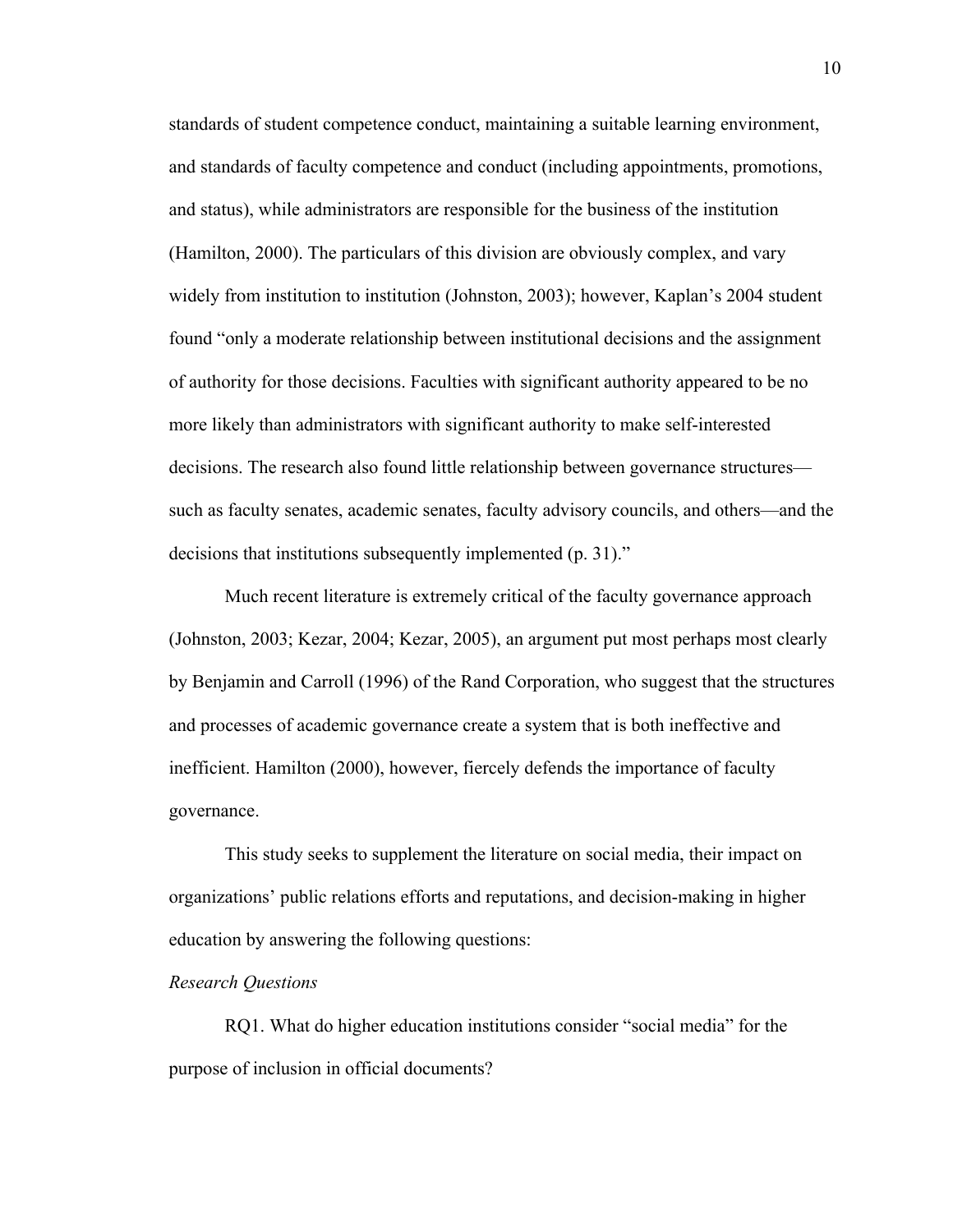RQ2. What types of official documents do institutions of higher education employ in an effort to control the risks inherent in social media and promote their use to their fullest potential?

RQ3. Which governance bodies, offices, and departments (including public relations functions and/or central communications offices) are involved in setting and implementing standard operating procedures surrounding social media, according to the documents?

RQ4. Under whose authority are social media standard operating procedures enforced, according to the documents?

RQ5. Do institutions promote taking advantage of available metrics to measure the effectiveness of social media programs in their social media standard operating procedure documents?

RQ6. What kinds of issues and potential risks of interaction in social media are institutions addressing in their policy or other documents?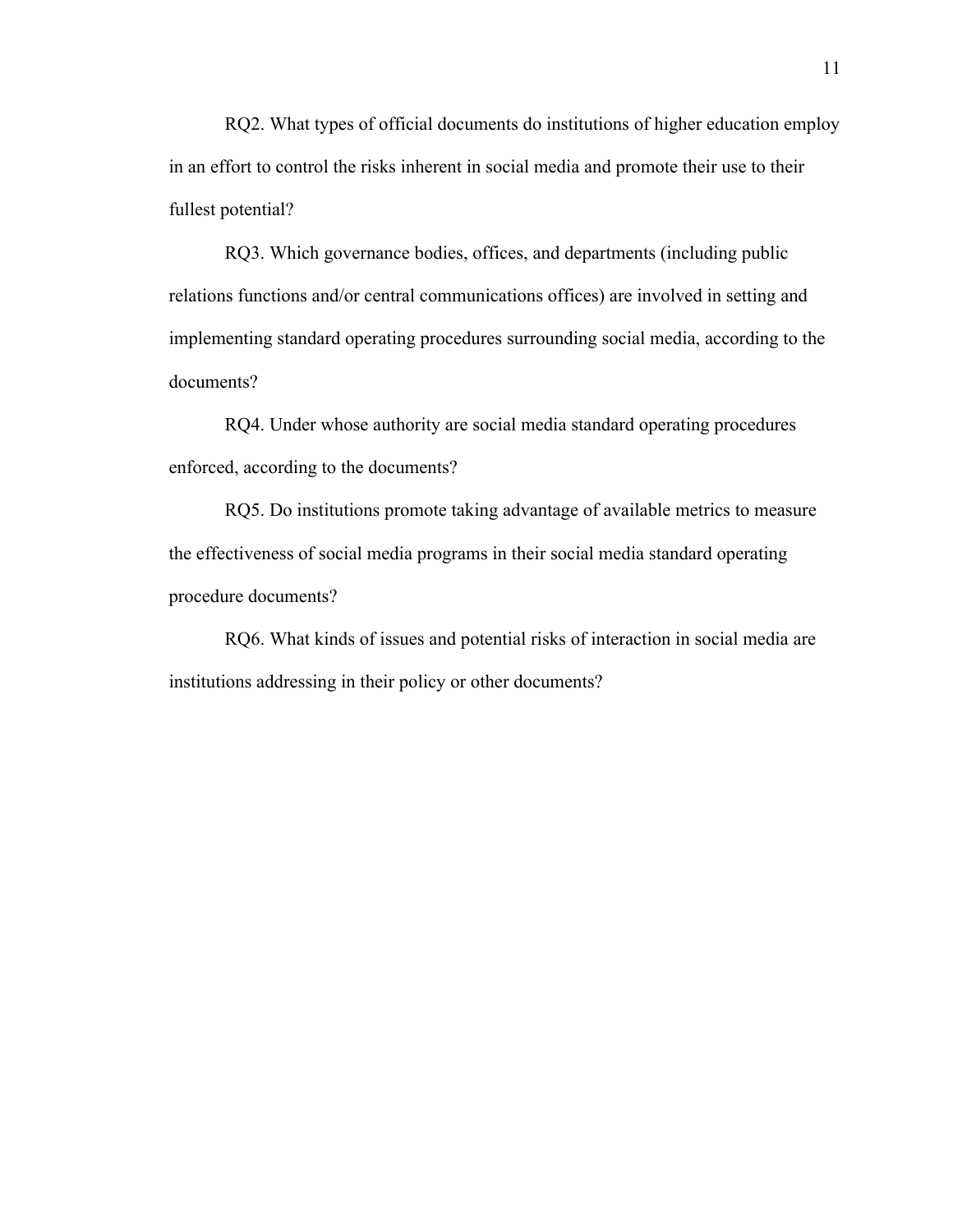# CHAPTER 3

#### **METHOD**

The Council for the Advancement and Support of Education (CASE) listed 26 social media documents belonging to 26 English-speaking institutions of higher education as of January 22, 2011. (Two additional documents listed by CASE, belonging to secondary and/or primary educational institutions, are not addressed here as they fall outside the scope of the research questions. It is presumed that the risks and opportunities such institutions encounter in social media, along with their decision-making structures, are substantially different from those of institutions of higher education.) This study consists of a systematic and objective content analysis of both manifest and latent content in that complete population (see Appendix A, Codebook). About two-thirds (17, or 65%) of the institutions whose documents are listed are public, rather than private, institutions.

According to Babbie (1995), content analysis is applicable to the study of almost any communications vehicle. This study employed both qualitative and quantitative content analyses, but the preponderance of the variables were quantitative, consisting of the coding on a structured coding sheet of nominal or ratio variables such as the presence or absence of certain indicators in the document. However, the coding sheet also allowed for observational comments from the coder; this generally was employed to note special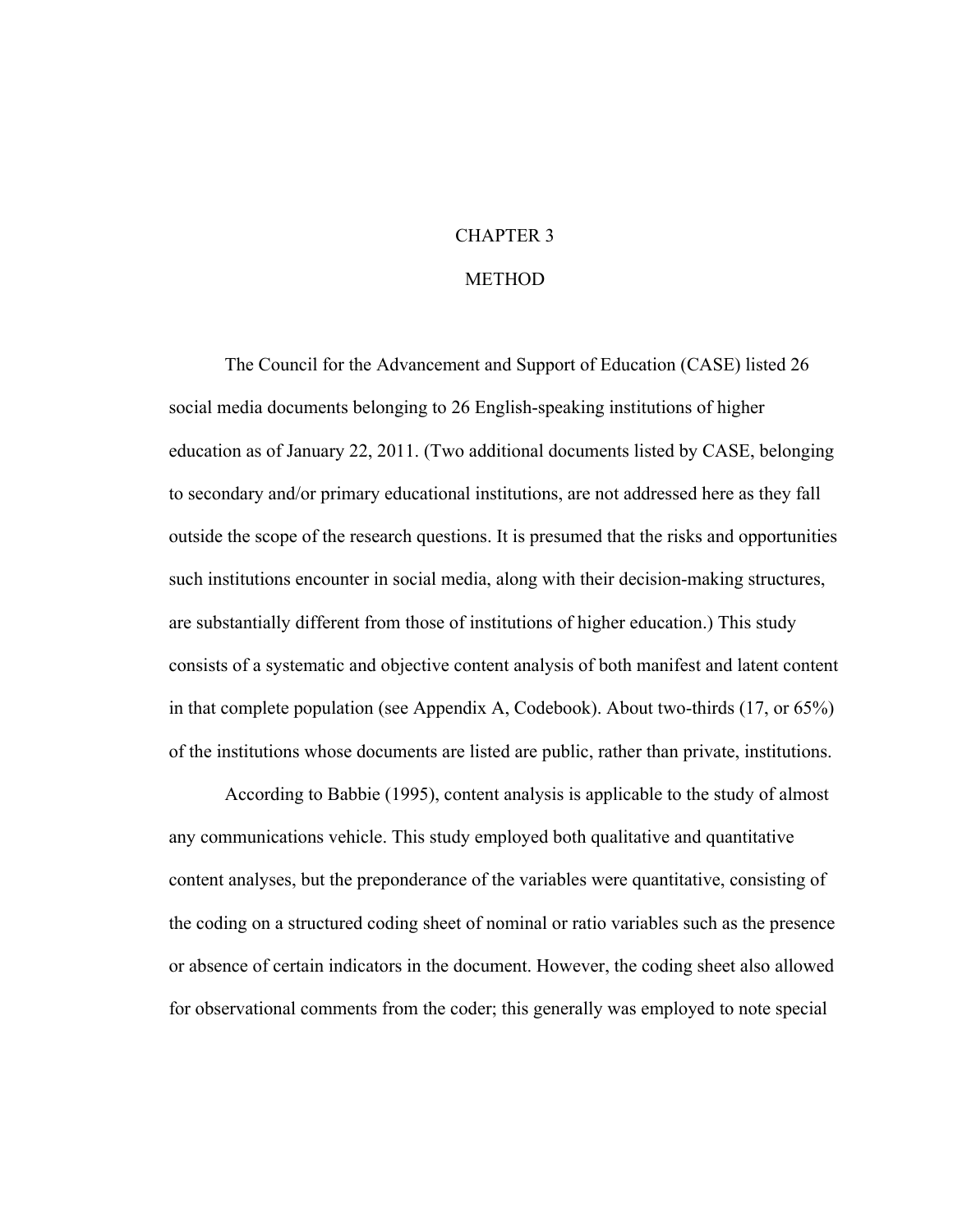features on a particular document that would not otherwise have been reflected on the coding sheet.

Because of the small sample, a single coder (the study author) completed the analyses within a 1-week period, obviating the need for coder training, inter-coder reliability testing, or intra-coder reliability testing.

#### *Coding Procedures*

Many of the documents in question in turn refer to secondary social media documents belonging to the same institution (how-to guides, for example); those documents also were analyzed, although they may or may not share the same "weight" or authority as the primary document in which they are referenced. If only one date was listed on a document, it was coded as the "effective" date and not the "revised" date unless otherwise explicitly stated. If an item was addressed in both the primary document and a secondary document, it was coded as being addressed in the primary document.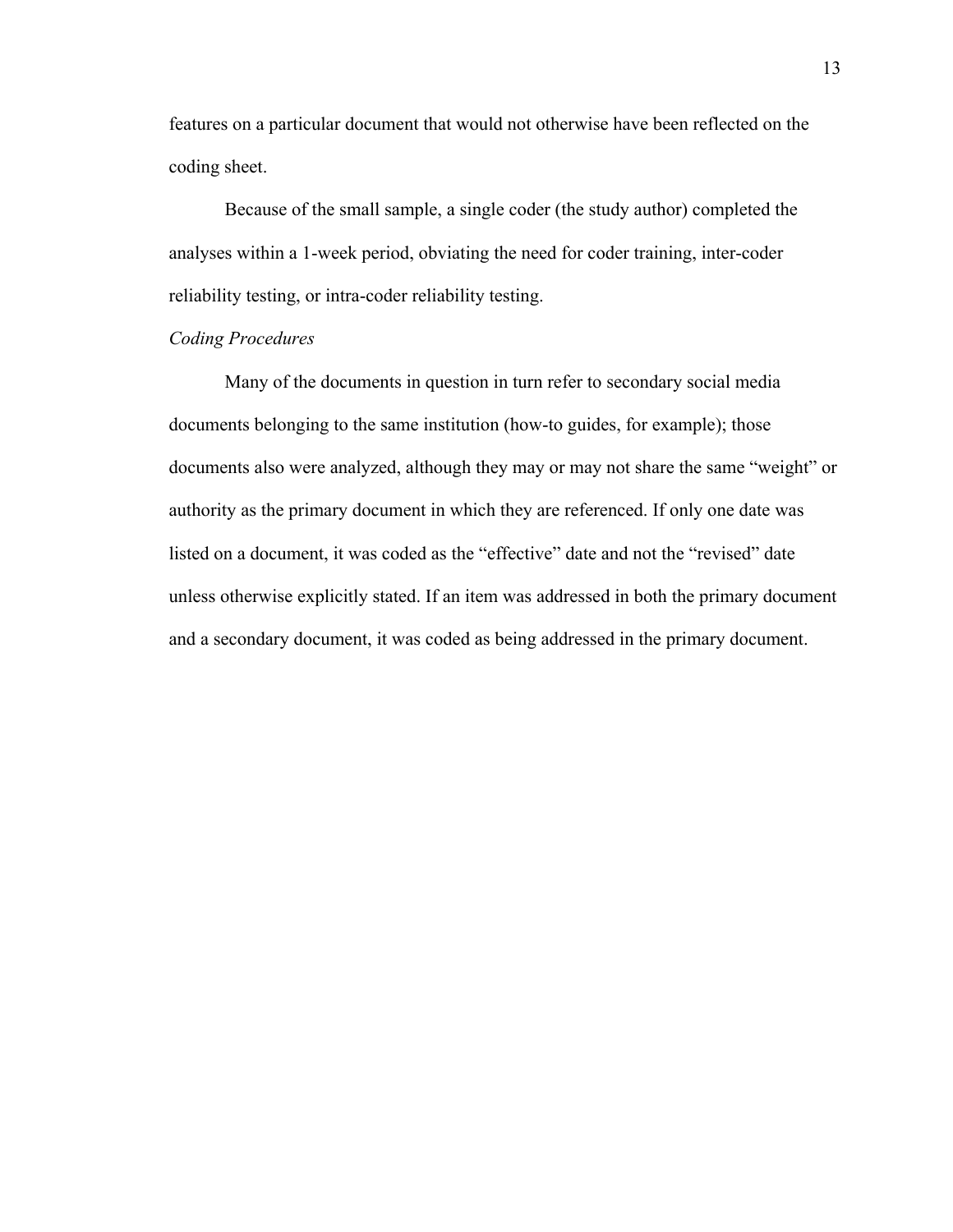#### CHAPTER 4

#### RESULTS

The coder was able to access and analyze all 26 primary documents in the population and all referenced or linked secondary social media documents belonging to the institutions in question.

*RQ1. What do higher education institutions consider "social media" for the purpose of inclusion in official documents?*

Twenty-two institutions (85%) list the purpose of their social media document, and 92% (n=24) more refer to specific social media platforms such as Facebook, MySpace, or Twitter. Seventeen (65%) specifically included blogs as social media, and none explicitly excluded them.

*RQ2. What types of official documents do institutions of higher education employ in an effort to control the risks inherent in social media and promote their use to their fullest potential?*

Fifteen (58%) documents are described in titles or subtitles as guidelines or best practices. Another  $27\%$  (n=7) are named as policies. The remaining four documents (15%) are named uniquely—one is a "handbook," for example, and another a "position paper." Thirty-one percent (n=8) of the documents apply only to institutional sites; 27% (n=7) apply to institutional and employee sites; one applies to student and employee sites;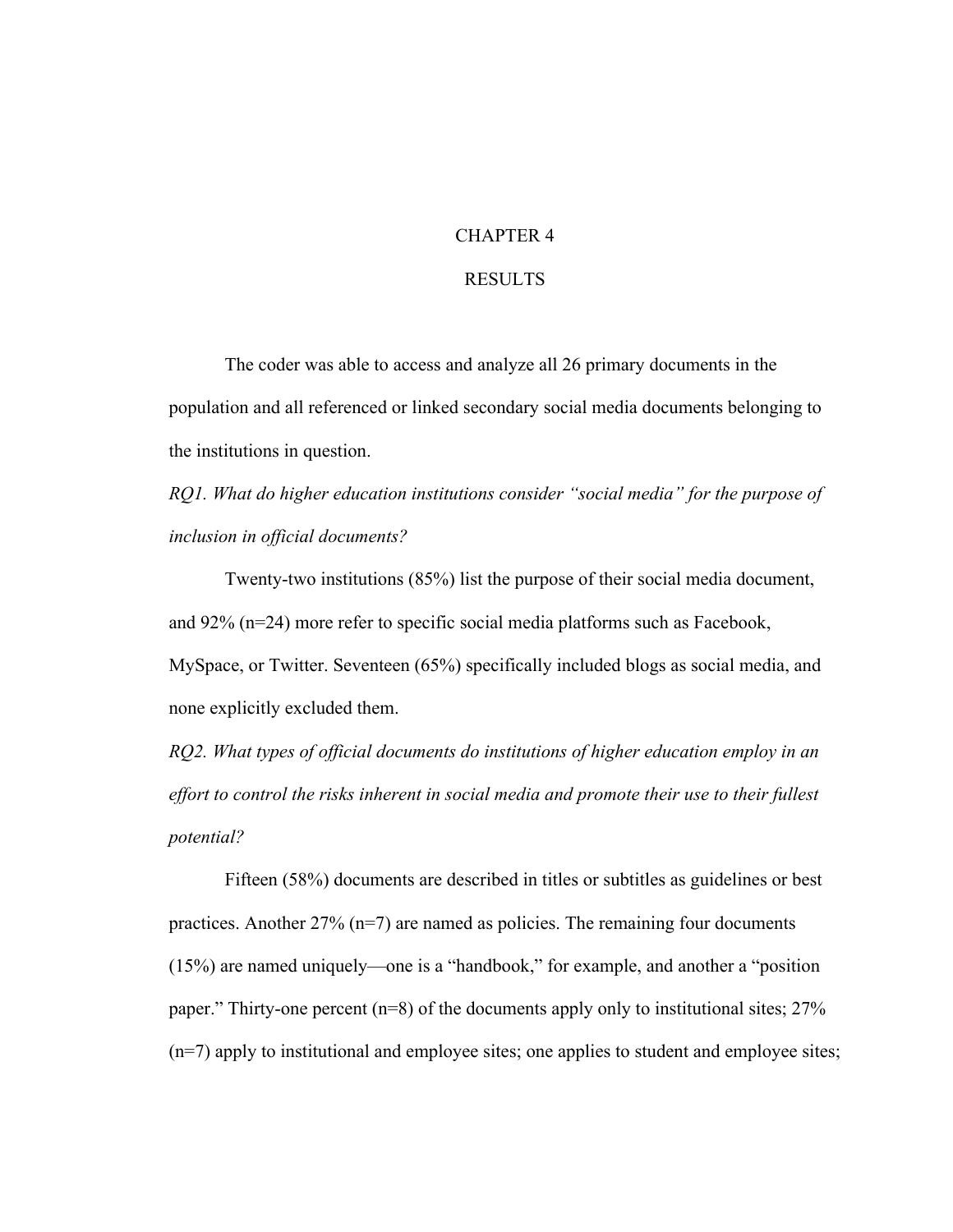15% (n=4) apply to institutional, employee, and student sites; while 23% (n=6) aren't clear regarding to whom they apply.

*RQ3. Which governance bodies, offices, and departments (including public relations functions and/or central communications offices) are involved in setting and implementing standard operating procedures surrounding social media, according to the documents?*

Half of the documents  $(n=13)$  are administered by marketing, communications, public affairs, or university relations departments. Of those that remain, three (12%) are administered by information technology or services, one (4%) by a university governance body, three (12%) by a cross-campus task force, and two (8%) by another unit. For four institutions (16%), the administering body is not listed or unclear.

*RQ4. Under whose authority are social media standard operating procedures enforced, according to the documents?*

Likewise, the largest number of documents (n=10, or 38%) were originally authorized (regardless of who later handles day-to-day implementation) by a communications department, however such as department might be named. Almost as many, 35% (n=9), lack any clear authority at all. No other basis of authority (such as university governance, the president's or chancellor's cabinet, etc.) was listed for more than two documents in the population.

Six documents (23%) refer to or credit documents of other institutions, but 22 (85%) refer to other policies/guidelines of their own, such as information technology policies, branding policies, or policies related to the personal conduct of students, faculty, and staff. Half of the documents (n=13) list an effective date. (If only one date is listed,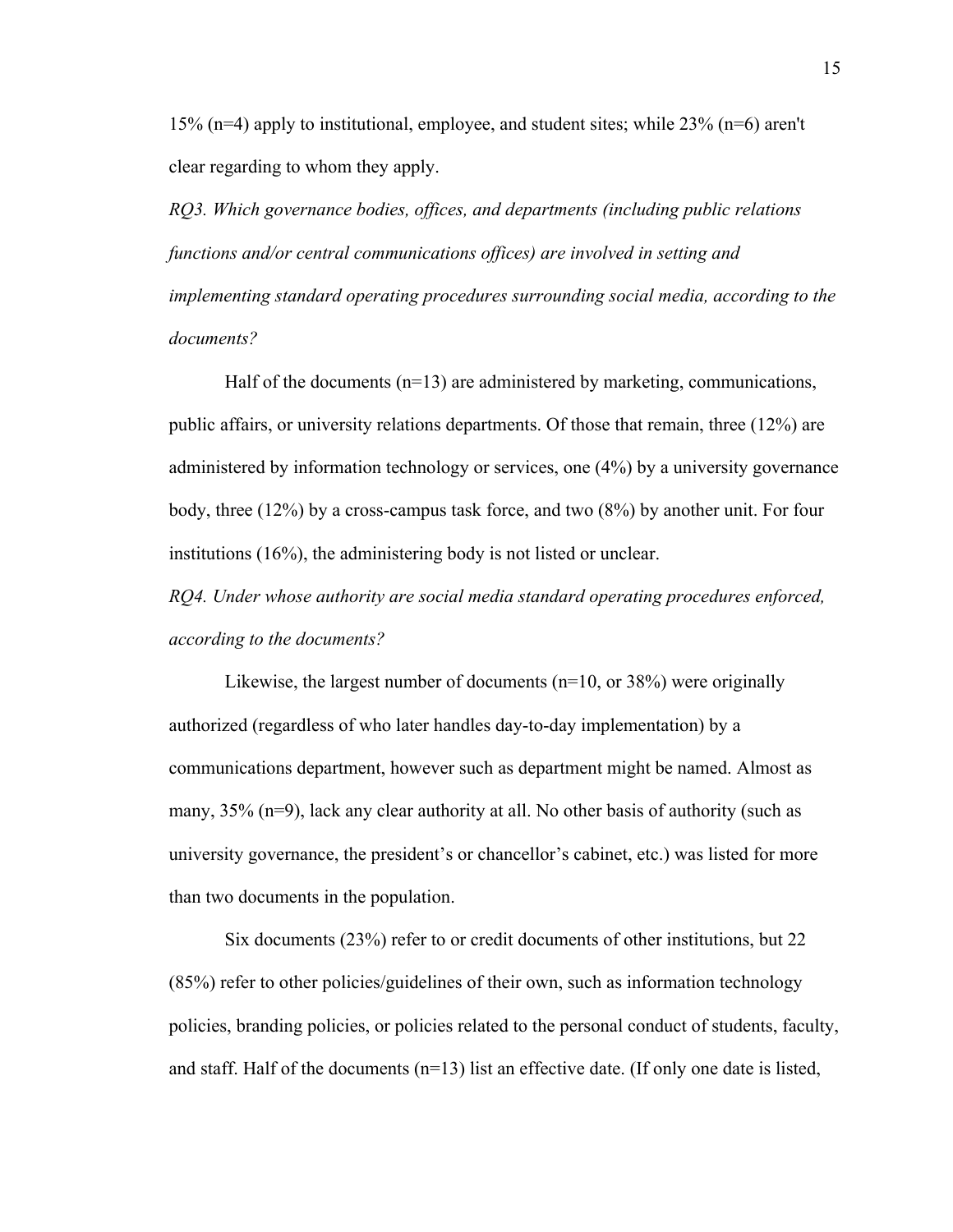the coder assumes it is the "effective" date and not the revised date unless otherwise explicitly stated.) Of those that do,  $54\%$  (n=7) went into effect in 2009. Revision dates are not listed in the majority of documents  $(n=21, or 81\%)$ , but the five documents that do (20%) all were last revised in 2009 or 10. (If only one date is listed, the coder assumes it is the "effective" date and not the revised date unless otherwise explicitly stated.) *RQ5. Do institutions promote taking advantage of available metrics to measure the effectiveness of social media programs in their social media standard operating procedure documents?*

A majority (54%, n=14) of documents reference the appropriate regularity or frequency of posting. The purpose of institutional sites is referenced in 39% of documents  $(n=10)$ ; six  $(23%)$  discuss how to measure the effectiveness of social media tools employed. Thirty-nine percent (n=10) include a list of endorsed social media sites belonging to campus units, half (n=5) of whom place said list in a secondary document. *RQ6. What kinds of issues and potential risks of interaction in social media are institutions addressing in their policy or other documents?*

More than half of documents  $(n=14, 54%)$  do not include how-to information (specific, tactical instructions on the use of a particular tool or platform, often presented step-by-step). Of those that do, most  $(n=7, 27\%$  overall) place this information in a separate document. Likewise, most (n=20, 77%) do not include a glossary of terms, and half of those that do put this information in a secondary document (n=3, 12% overall). About 66% (n=17) of documents do refer to information specific to a single social media platform, however.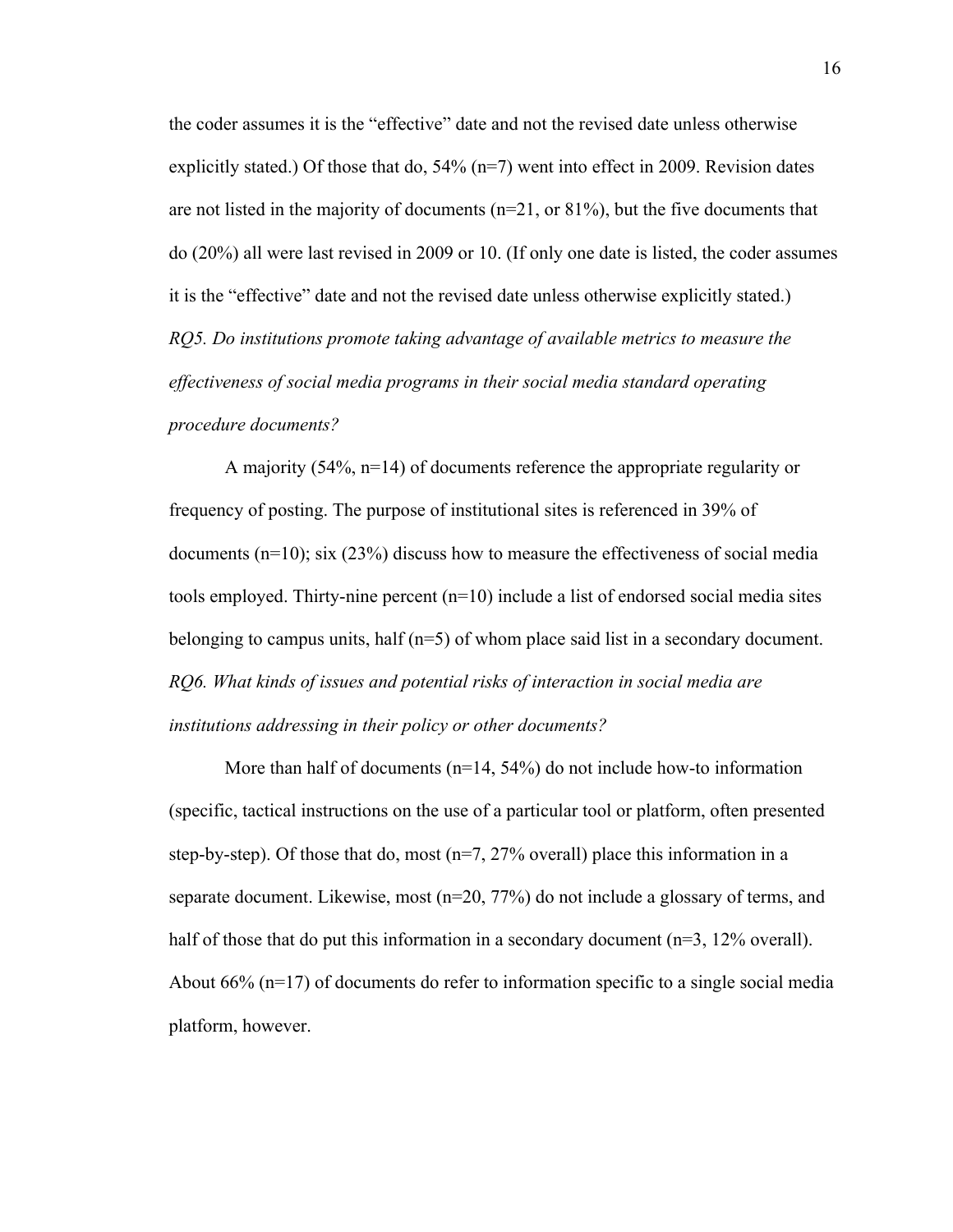Confidentiality of proprietary information is addressed in 62% of documents  $(n=16)$ . FERPA, however, is addressed in less than one-third of documents  $(31\%, n=8)$ , and HIPAA is addressed in three documents, or 12%. NCAA regulations are addressed by two institutions (8%). All who reference confidentiality or any of these laws or regulations do so in the primary document. Of note: three institutions analyzed are in Canada or the United Kingdom, so FERPA, HIPAA, and NCAA regulations do not apply. However, if specific national laws related to the privacy of educational or health information were referenced, the FERPA or HIPAA items, as appropriate, were coded as "present" for those institutions.

Half of the documents (n=13) analyzed referenced copyright or intellectual property issues, and more than one-third  $(35\%, n=9)$  addressed endorsement of products or political issues or candidates. Six (23%) address the appropriate use of institutional time and resources. Eight documents (31%) include obeying the terms of service of any social media platforms employed, with two institutions doing so in a secondary document. Four institutions (15%) addressed advertising on social media sites.

Sixty-five percent (n=17) discuss respect, accuracy, and/or tone used in posts on social media sites. Half (n=13) analyzed note the permanence of content posted to social media sites in a primary or secondary document. The same number addressed the "brand" of the author institution in a primary or secondary document, and likewise half include the importance of communication planning and strategy, six in a secondary document. By contrast, 77% (n=20) address tactical considerations related to visual style, and 58% (n= 15) address naming conventions for pages. Forty-two percent (n=11) address profile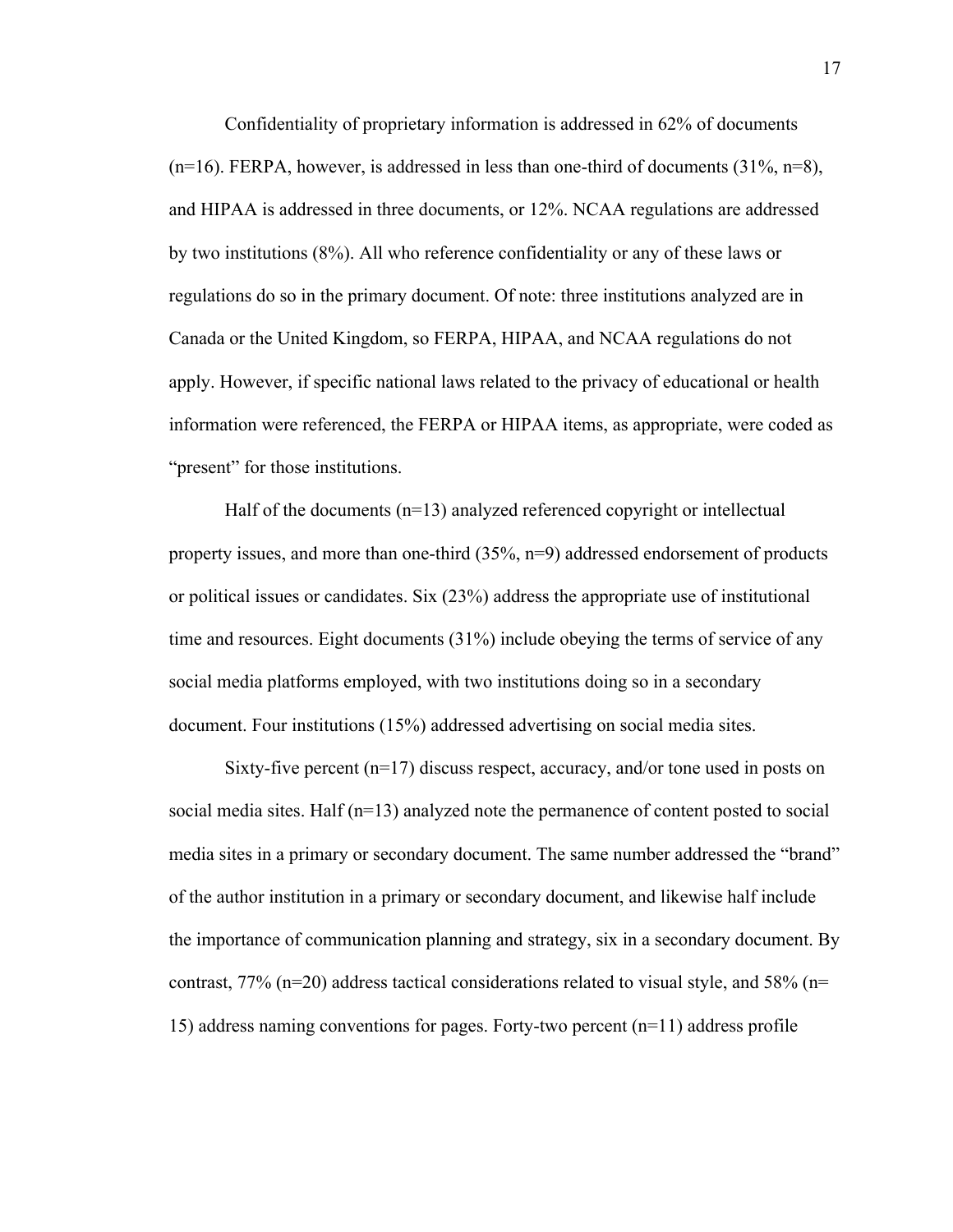images and avatars specifically. For 15% (n=4), this item was listed in a secondary document.

Sixty-two percent of documents  $(n=16)$  reference identifying the views one posts as one's own, all but one of those in a primary document. Six documents (23%) address photography rights or permissions, and three (12%) refer to appropriate photo selection or sizing. A single institution addressed protecting the authority of the institutional voice. Nineteen percent (n=5) address the procedural details of submitting content for publication on institution-level social media sites.

Twelve documents (46%) call for registering institutional sites with central office, and nine (35%) address identifying administrators for institutional social media sites. Fifty-four percent  $(n=14)$  address when to censor posts on institutional social media sites, if at all. Forty-two percent  $(n=11)$  discuss the topic in a primary document, while 12%  $(n=3)$  do so in a secondary document. Half of institutions  $(n=13)$  include reference to the privacy and safety of users.

A majority (54%, n=14) include links to other institutional policies or guidelines. Three documents (12%) link to the policies or other documents of other institutions. Regarding emerging concerns of particular interest in the social media space: whom to friend or follow in social media is addressed by five documents (20%), while spam and phishing are addressed by seven (27%). A single institution addresses promotions or contests on social media sites (in a secondary document). The effect posts on social media sites can have on professional reputations is addressed by 10 institutions (39%).

Two institutions (8%) address criticism of competing institutions. The same two address the discussion of controversial topics. Sixty-six percent  $(n=17)$  list a contact for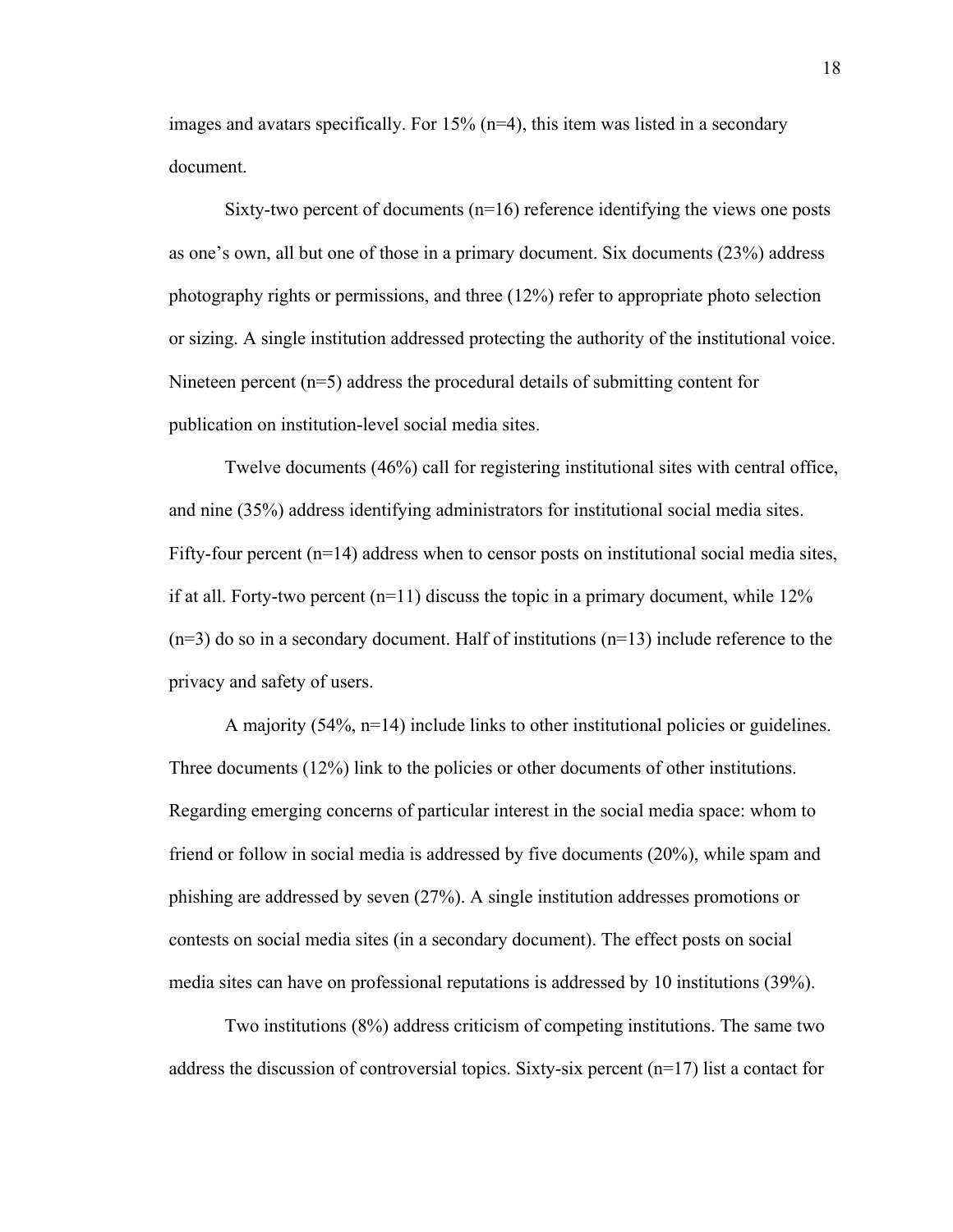further information or answers to questions. At least one document is an incomplete draft—for example, the coder noted that document includes an entry on Facebook that reads "Need some text about Facebook and why it is a great social media tool."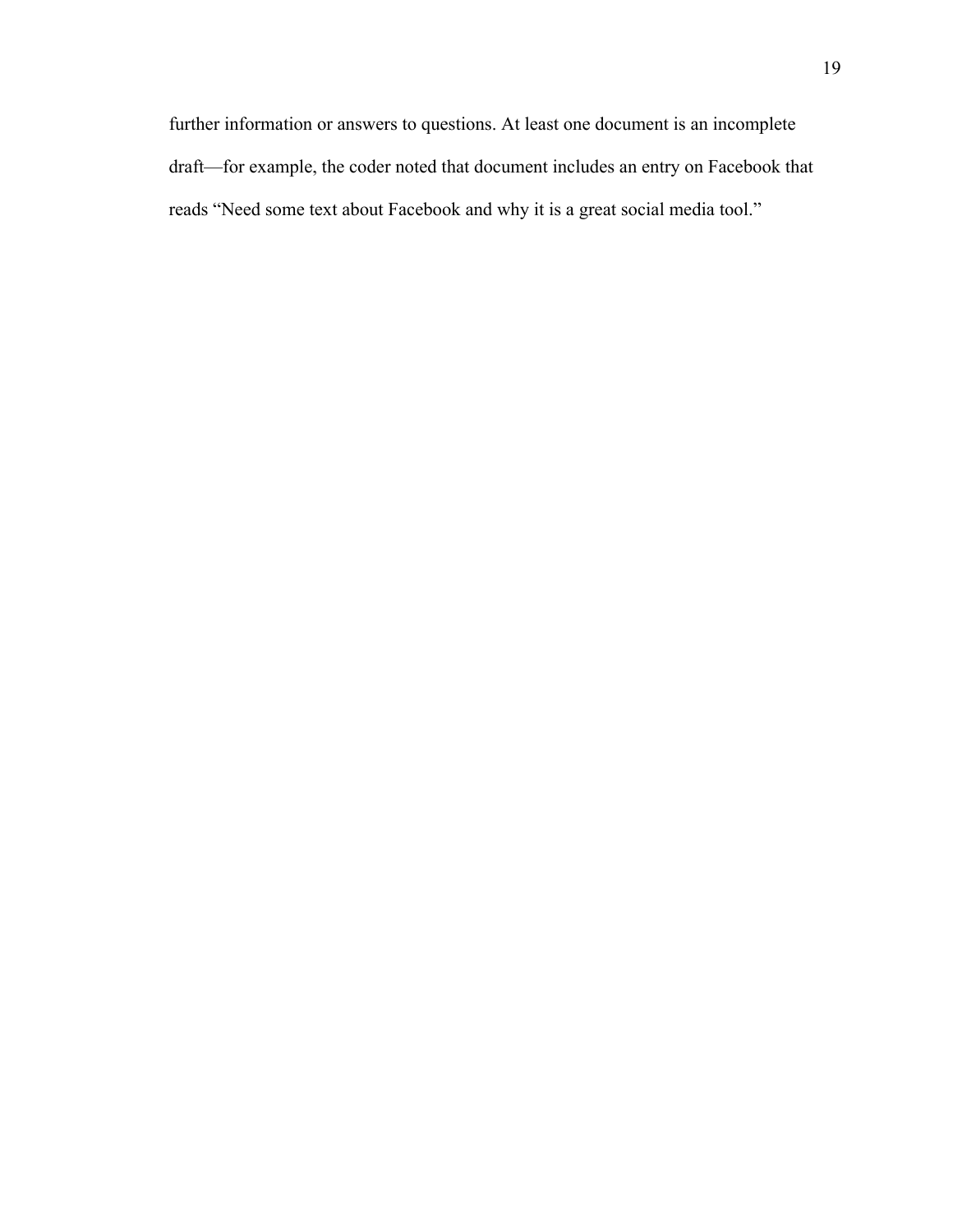## CHAPTER 5

#### DISCUSSION

Crafting a social media document at a institution of higher education can serve multiple purposes: 1) setting expectations and boundaries regarding behavior in social media for the university community; 2) educating the campus community regarding the opportunities and dangers presented by social media; 3) developing a framework for future conversations; and 4) creating consensus among decision-makers and document authors. Less than one-third (27%) of the documents analyzed are titled or subtitled as a "policy." The majority of documents are described as "guidelines" or "best practices," but still others are called "handbook," "position paper," or by other names. These various names may be intended to imply that the documents in question, unlike policies, are not proscriptive or enforceable.

A majority of documents (54%) either apply to institutional sites only or are not clear regarding to whom they apply. Documents that are unenforceable or that do not apply to employee social media sites fail to address a significant vulnerability. For example, in 2009 a tenured associate professor at Dartmouth College posted to her Facebook profile that she was preparing for lectures using the online encyclopedia Wikipedia (Young, 2009). Other posts were disparaging about colleagues in the religion department at the institution. These posts became public and caused embarrassment for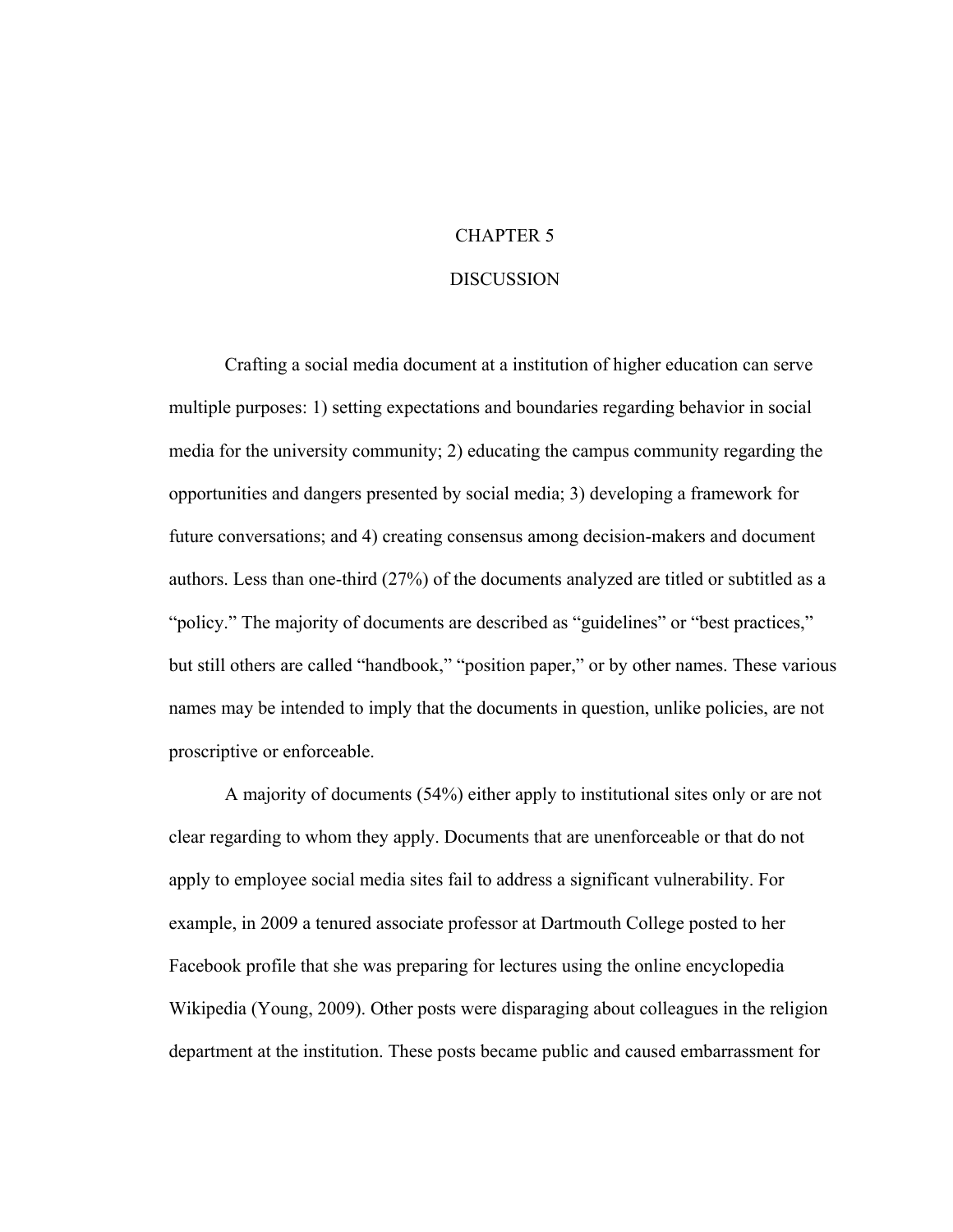both the employee and Dartmouth. More seriously, in 2010, a sociology professor at East Stroudsburg University was suspended for writing Facebook posts that made tongue-incheek references to killing students shortly after an incident in which a faculty member at University of Alabama-Huntsville allegedly shot several colleagues after failing to achieve tenure; Inside Higher Ed specifically noted that ESU was unable to point a policy the professor had violated by making the posts (Stripling, 2010).

Half of the documents are administered by a central communications office, which is likely appropriate given that many of the risks of social media concern the institution's brand or reputation. However, 38% of documents are not just administered by a central communications office, but were originally authorized by them as well. At many institutions, such offices may not have the authority to approve enforceable regulations, and the lack of involvement of other institutional authorities may signal a missed opportunity to develop a shared understanding and philosophy of social media. For 35% of documents, there is no question that enforcement would be a challenge: no clear authorizing body is listed at all. However, most documents (85%) do reference other policies of the authoring institution, which may lend additional authority to at least particular provisions of the documents.

The majority of documents (54%) address the appropriate regularity of posts, and more than a third (39%) address the purpose of institutional social media sites. If institutions are to employ social media in a strategic way, rather than becoming mired in tactical thinking, it is critical to address to what end social media are used. However, less that a quarter of social media documents take the next step and address how to measure the effectiveness of the social media platforms employed in meeting those goals.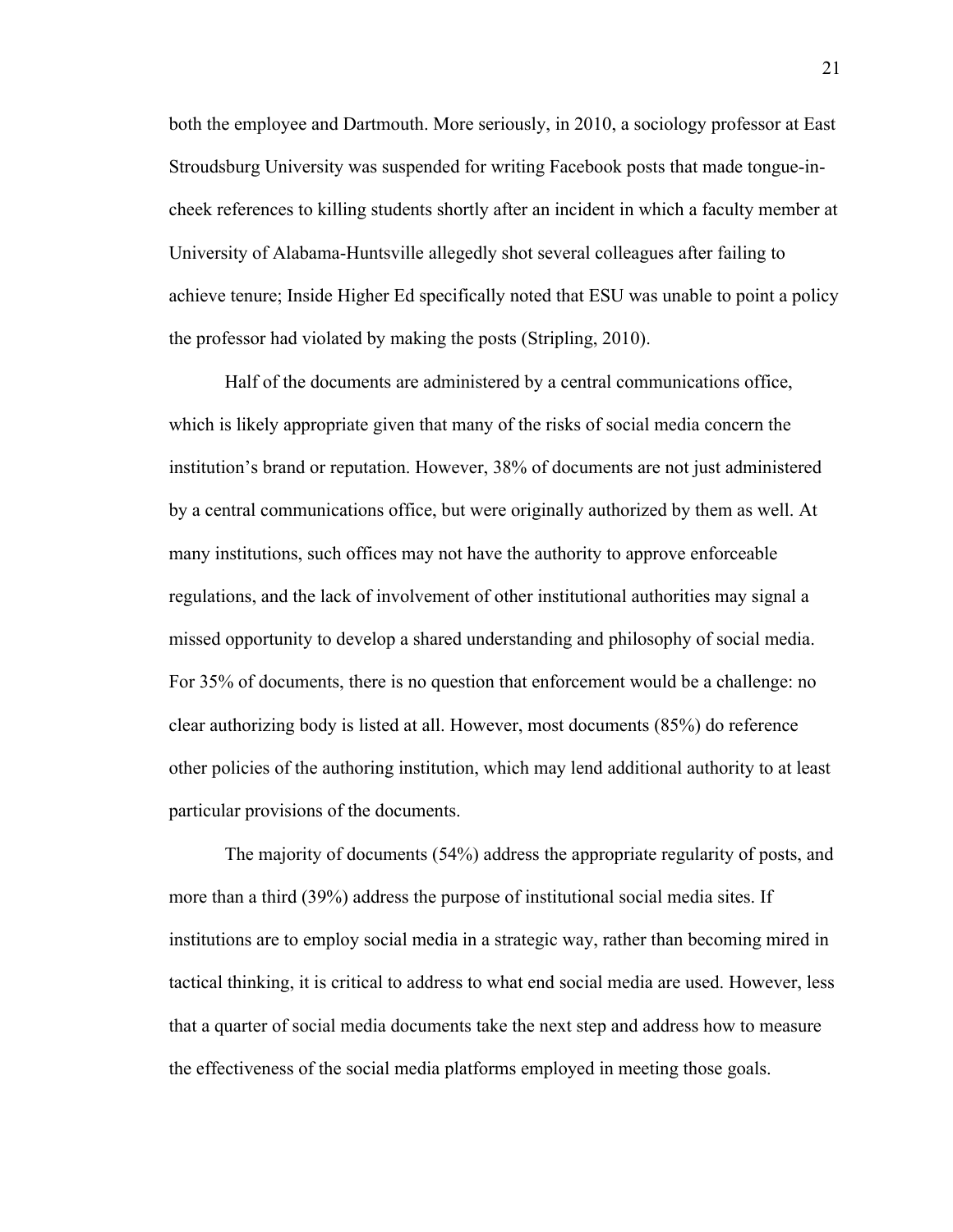Although two-thirds of the documents analyzed do contain information specific to a single social media platform, another sign that institutions are, at least to a certain extent, avoiding getting lost in the weeds of tactical concerns is that the vast majority of institutions do not address "how-to" information or a glossary of social media terms in their primary documents. This is also important from a sound policymaking standpoint; social media constitute a rapidly changing landscape, and so documents that address a philosophy of how social media should be treated and sound principles that apply across platforms are easier to maintain and enforce than those that become overly specific.

Sixty-five percent of documents include blogs in their definitions of social media (none explicitly exclude them). This will make it easier for those institutions to construe their documents as applying to emerging platforms such as Tumblr and Posterous, which blend a blog-like presentation and posting mechanism with the "following"/"friending" concept popularized by previous social media platforms.

When it comes to which issues/risks of social media are worthy of inclusion in a document, there is a shockingly small amount of agreement among institutions. A single issue—the appropriate visual style for graphic elements on institutional social media sites—was referenced in 77% of the documents analyzed. No other single issue was referenced in more than two-thirds of the documents analyzed. This lack of consensus may indicate that professionals and faculty at institutions of higher education are not yet sharing with one another their thinking on these issues or the concerns that have arisen in their experiences; conventional wisdom has yet to solidify. This lack of collegial interaction is further indicated by the fact that only six documents (23%) refer to or credit social media documents of other institutions.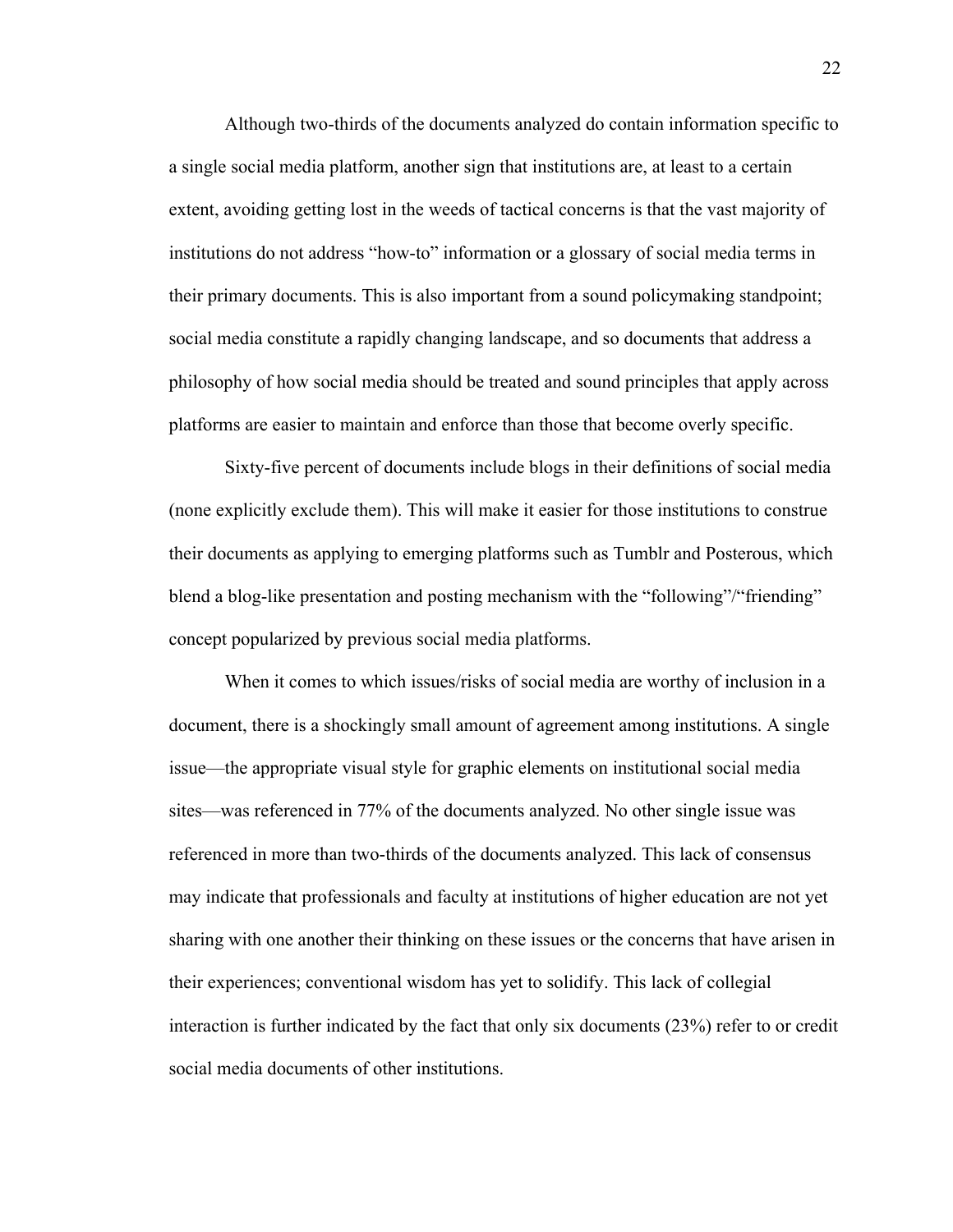A handful of items were referenced in a significant majority (more than 60%) of documents, indicating that a consensus may be forming regarding their importance: information regarding whom to contact for more information or with questions about the document; the importance of maintaining the confidentiality of privileged information; maintaining an appropriate, respectful tone and prioritizing accuracy in posts to social media; and identifying one's views as one's own. This emerging consensus is simultaneously encouraging and discouraging; after all, this means fully one-third of documents in the population *do not* indicate whom to contact with concerns or questions or for more information.

Another five risks/issues are referenced in at least a majority of documents: when (if ever) to censor content on institutional social media sites, protection copyright and intellectual property, the permanence of content posted in social media, protection of the institution's brand, and the importance of communications planning and strategy in launching an institutional social media site. Again, this is mixed news. Each of these issues is critical, and regarding each, half (or nearly so) of the documents analyzed have nothing to say.

Finally, there are a number of important issues addressed in only a minority of documents, including compliance with national privacy laws, avoiding endorsing products or political views/candidates on behalf of the institution, the appropriate use of work time and institutional resources, obeying the terms of service of platforms employed, identifying administrators for institutional sites and registering them with a central office, whom to friend/follow on institutional sites, caution regarding phishing attempts, how to handle spam posts, and the risks posed by social media to professional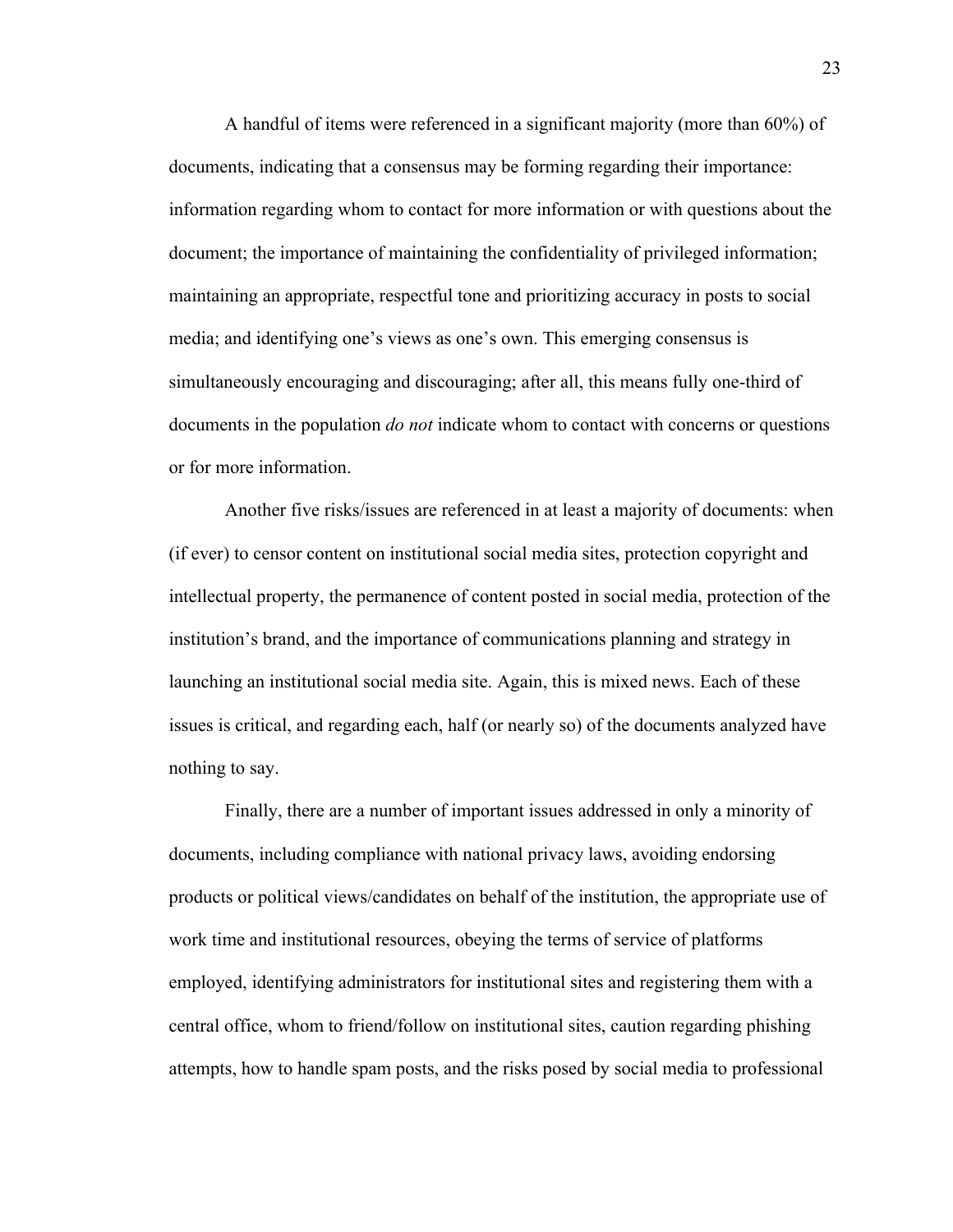reputations. Perhaps most troubling: only two institutions address avoiding controversial topics or criticism of competing institutions on institutional sites and the importance of compliance with NCAA regulations.

There are indications that document authors remain focused on tactical issues to a concerning degree. As previously mentioned, 77% of documents address questions of visual style for institutional sites, by far the most significant consensus regarding addressing an issue. Likewise, 58% of documents address naming conventions for institutional sites, and 42% address profile images/avatars. In short, considerable opportunities remain for institutions to learn from one another's experience. No single institution addresses every important point, and more important considerations remain absent from a significant majority of social media documents.

#### **Limitations**

This study is limited by the comparatively small size of the population in question. Further, the perspective of the study author should be noted: he is a public relations professional at an institution of higher education (Ball State University) and in that capacity served as a principal author of one of the documents included in this population.

#### **Areas for Future Research**

There is considerable room for further public relations scholarship on the topic of higher education social media documents. Future content analysis studies should examine the relationships among the variables analyzed. For example, is a document described as a policy more less likely than a document described as a set of guidelines to have a clear source of authority? Does the university entity which authored the document correlate to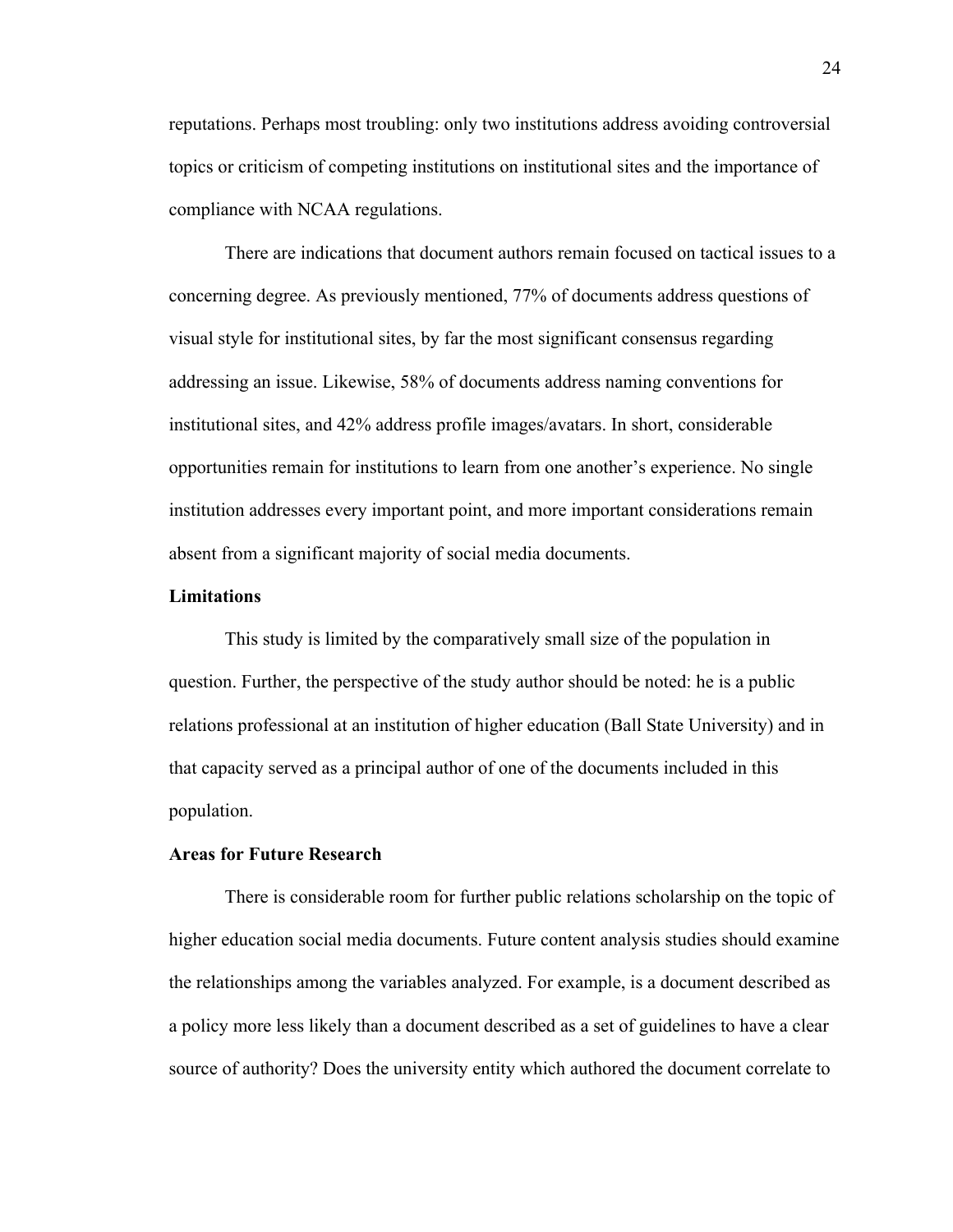the areas of concern that are addressed? Are institutions whose documents apply to employee personal sites more or less likely than those that do not to address particular potential risks?

Likewise, scholars should examine areas of concern addressed in documents in a qualitative, rather than nominal, fashion; future studies may examine not just *whether* a particular topic is addressed, but *what is said* about that topic. Among others, the questions considered could include what types of other institutional policies are most commonly linked to and whether lists of institutional social media sites are selective or inclusive. Moving beyond content analysis, scholars may use surveys or interviews of public relations practitioners and others at higher education institutions to learn how the social media documents are put into practice.

Other potentially fruitful areas for future research are related to how public relations practitioners and other higher education officials utilize social media themselves, rather than what they urge others on their campuses to practice through the documents analyzed here. For example, how do practitioners listen in social media, and how do those practices connect to the boundary-spanning function of public relations? How do practitioners plan to utilize social media for communications in the event of a crisis, if at all, and why?

Social media remains relatively young as a topic of scholarship, and therefore the remaining opportunities for research are plentiful.

#### **Conclusions**

The public relations professionals at institutions of higher education must do more to take an active leadership role in shaping their organizations' approach to social media.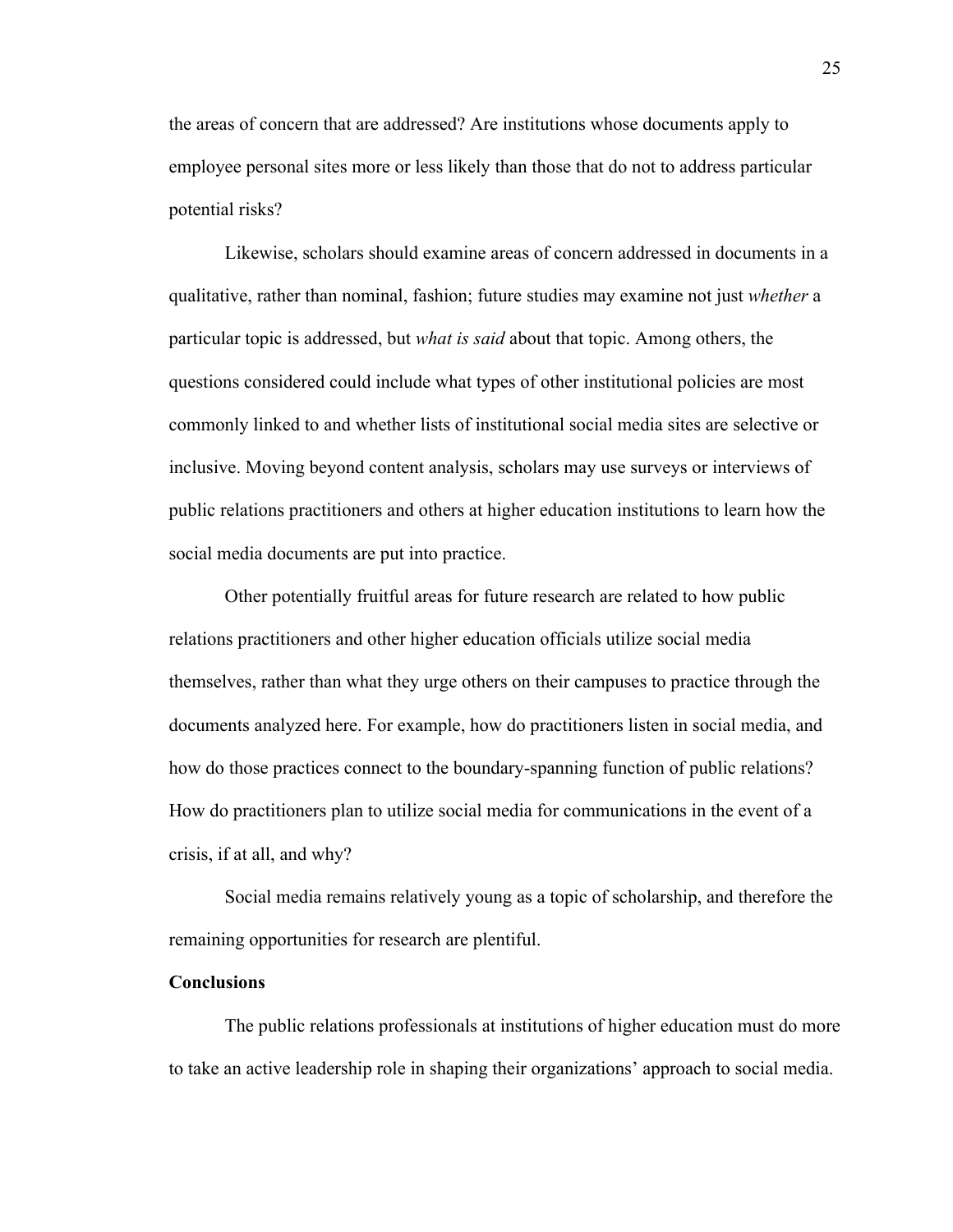In this population of the industry's social media pioneers, only half of the documents are administered by the central communications office. However, it also is important that professional communicators not act alone; doing so may compromise the authority of the document and forfeit the opportunity to develop a shared understanding and philosophy of social media among institutional leaders and stakeholders. When practitioners are able to make their voices heard, they must question the conventional wisdom that assumes that social media are tools appropriate to use to achieve any goal (or, as is often the case, in the absence of any articulated goal at all). They have the necessary background to promote strategic use of social media within their institutions.

When it comes to the risks of social media worth documenting and the opportunities worth seizing, there is little consensus among these pioneers. Greater collaboration is required to solidify best practices in those few areas in which consensus is emerging, but more importantly to learn from one another's experiences so that each institution can address issues its document authors have not yet considered.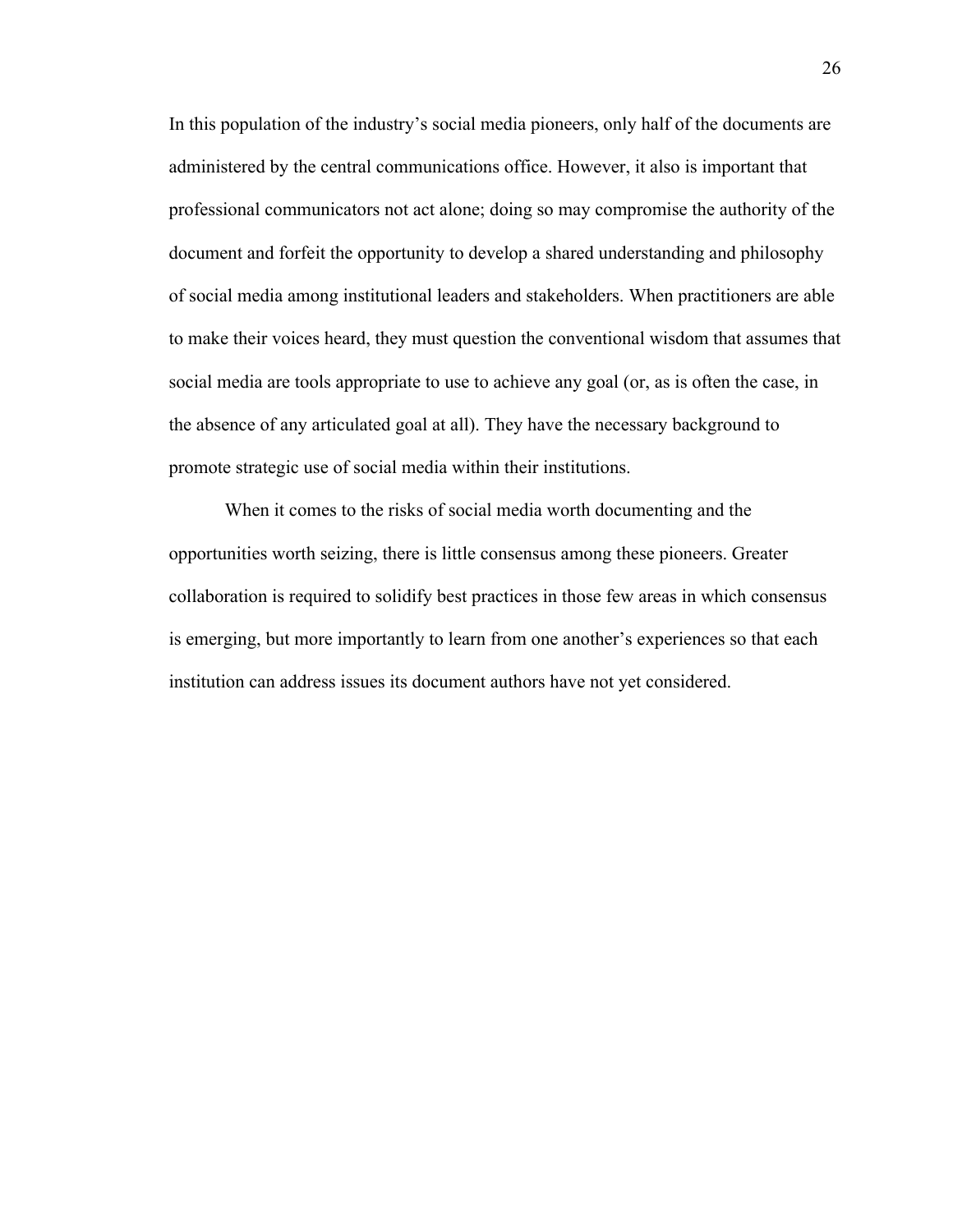#### References

- Ancu, M., & Cozma, R. (2009). MySpace politics: Uses and gratifications of befriending candidates. *Journal of Broadcasting & Electronic Media, 53*(4), 567-583. doi:10.1080/08838150903333064.
- Babbie, E.R. (1995). *The practice of social research* (7th). Belmont, CA: Wadsworth.
- Bell, J. (2010). Clearing the air. *Communication World, 27*(1), 27-30. Retrieved from Communication & Mass Media Complete database.
- Benjamin, R., & Carroll, S. (1998). The implications of the changes environment for governance in higher education. In W. Tierney (Ed.), *The responsive university*, (pp. 92–119). Baltimore, MD: Johns Hopkins Press.
- Bernoff, J. (2009). Terminology matters: Why 'social media' sucks. *Advertising Age, 80*(14), 17. Retrieved from Communication & Mass Media Complete database.
- Bolt, J., Talbert, J., Lawson-Borders, G., Crossman, G., Garmon, M., & Limperos, A. (2007). Blogs in communication research: Creating a definition and a content analysis of weblogs. Conference Papers -- National Communication Association, 1. Retrieved from Communication & Mass Media Complete database.
- Bulik, B. (2006). Trying to define Web 2.0. *Advertising Age, 77*(28), 6. Retrieved from Communication & Mass Media Complete database.
- Bulik, B. (2008). Wait… isn't this the same as social networks? *Advertising Age, 79*(11), 47. Retrieved from Communication & Mass Media Complete database.
- Bush, M. (2009). Growth of social media shifts PR chiefs toward center of marketing departments. *Advertising Age, 80*(31), 7. Retrieved from Communication & Mass Media Complete database.
- Bush, M. (2010). How social media is helping the public-relations sector not just survive, but thrive. *Advertising Age, 81*(30), 1-21. Retrieved from Communication & Mass Media Complete database.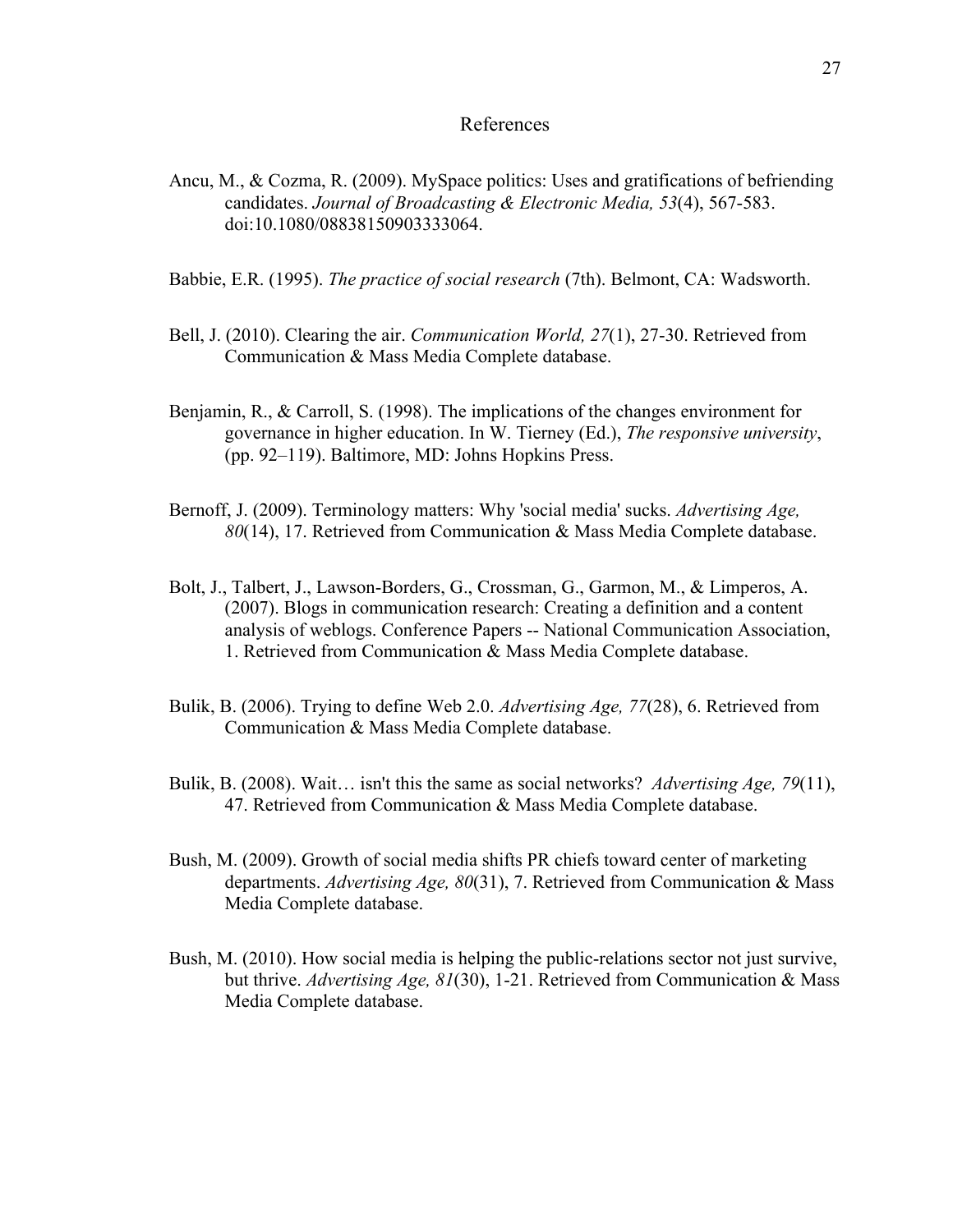- Crawford, K. (2009). Following you: Disciplines of listening in social media. *Continuum: Journal of Media & Cultural Studies, 23*(4), 525-535. doi:10.1080/10304310903003270.
- Crescenzo, S. (2010). Are you a 'social media evangelist' or a communicator? *Communication World, 27*(2), 10-11. Retrieved from Communication & Mass Media Complete database.
- Diga, M., & Kelleher, T. (2009). Social media use, perceptions of decision-making power, and public relations roles. *Public Relations Review, 35*(4), 440-442. doi:10.1016/j.pubrev.2009.07.003.
- Hamilton, N. (2000). The academic profession's leadership role in shared governance. *Liberal Education*, 86(3), 12. Retrieved from EBSCOhost.
- Johnston, S. (2003). Faculty governance and effective academic administrative leadership. *New Directions for Higher Education*, (124), 57-63. Retrieved from EBSCOhost.
- Kaplan, G. E. (2004). Do governance structures matter?. *New Directions for Higher Education*, (127), 23-34. Retrieved from EBSCOhost.
- Kezar, A. (2004). What is more important to effective governance: Relationships, trust, and leadership, or structures and formal processes?. *New Directions for Higher Education*, (127), 35-46. Retrieved from EBSCOhost.
- Kezar, A. (2005). Consequences of Radical Change in Governance: A Grounded Theory Approach. *Journal of Higher Education*, 76(6), 634-668. Retrieved from EBSCOhost.
- Krall, J. (2009). Using social metrics to evaluate the impact of online healthcare communications. *Journal of Communication in Healthcare, 2*(4), 387-394. Retrieved from Communication & Mass Media Complete database.
- Madge, C., Meek, J., Wellens, J., & Hooley, T. (2009). Facebook, social integration and informal learning at university: 'It is more for socialising and talking to friends about work than for actually doing work'. *Learning, Media & Technology*, 34(2), 141-155. doi:10.1080/17439880902923606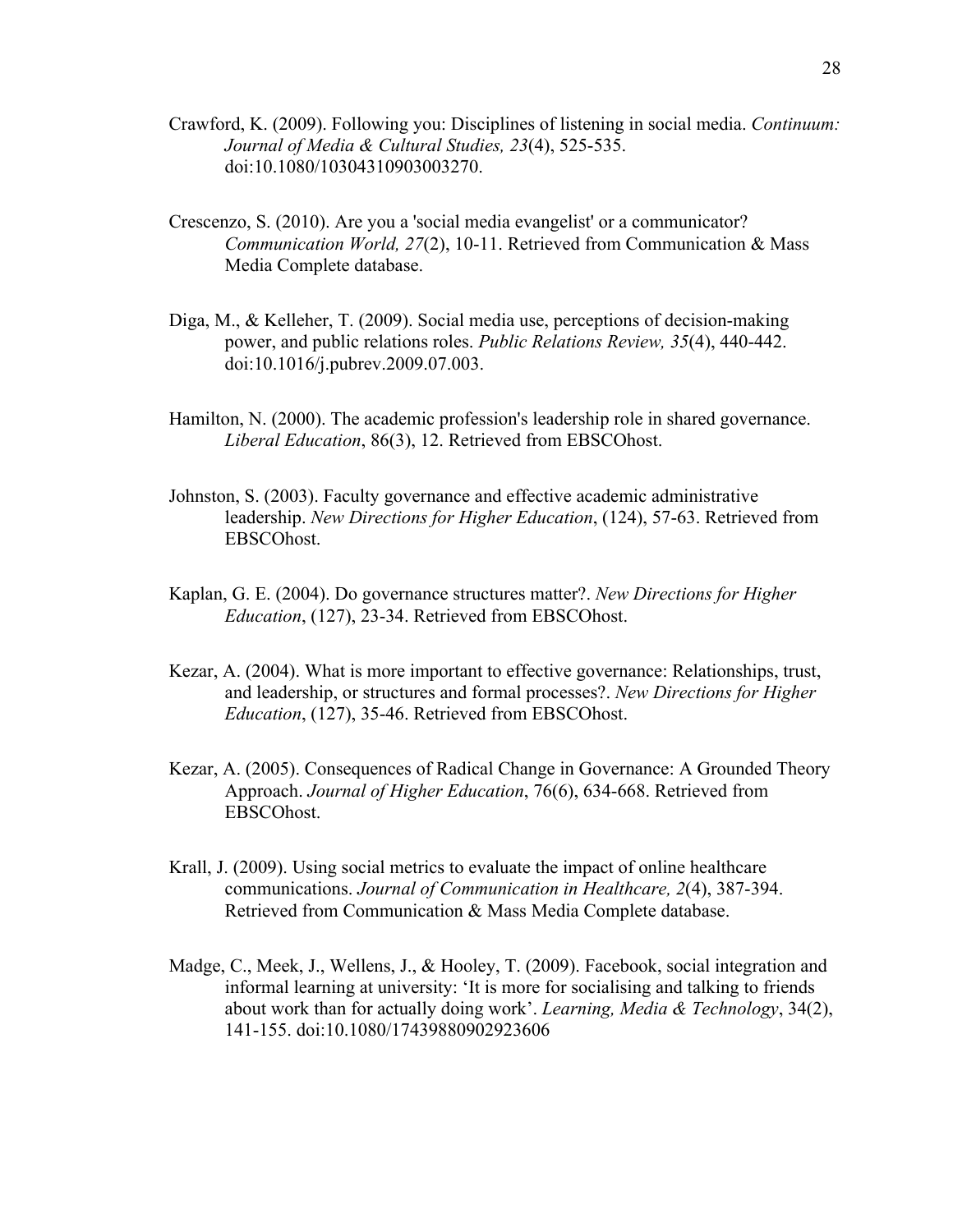- Marken, G. (2007). Social media… the hunted can become the hunter. *Public Relations Quarterly, 52*(4), 9-12. Retrieved from Communication & Mass Media Complete database.
- McClure, A. (2010). friend or foe?. *University Business*, 13(10), 50-54. Retrieved from EBSCOhost.
- Metzgar, E., & Maruggi, A. (2009). Social media and the 2008 U.S. presidential election. *Journal of New Communications Research, 4*(1), 141-165. Retrieved from Communication & Mass Media Complete database.
- Neff, J. (2009). What to do when social media spreads marketing myth. *Advertising Age, 80*(29), 4-24. Retrieved from Communication & Mass Media Complete database.
- Paine, K. (2009). Goodbye, eyeballs. Hello, engagement. *Communication World, 26*(3), 21-24. Retrieved from Communication & Mass Media Complete database.
- Parekh, R., & Lee, E. (2010). How to succeed when it's time to make your social-media mea culpa. *Advertising Age, 81*(19), 5-25. Retrieved from Communication & Mass Media Complete database.
- Patel, K. (2010). You're using social media. But just who is overseeing it all? *Advertising Age, 81*(8), 8. Retrieved from Communication & Mass Media Complete database.
- Pisani, F. (2005). Transforming the gathering, editing and distribution of news. *Nieman Reports, 59*(3), 53-55. Retrieved from Communication & Mass Media Complete database.
- Podger, P. (2009). The limits of control. *American Journalism Review, 31*(4), 32-37. Retrieved from Communication & Mass Media Complete database.
- Skoler, M. (2009). Why the news media became irrelevant—and how social media can help. *Nieman Reports, 63*(3), 38-40. Retrieved from Communication & Mass Media Complete database.
- Smith, B. (2010). Socially distributing public relations: Twitter, Haiti, and interactivity in social media. *Public Relations Review, 36*(4), 329-335. doi:10.1016/j.pubrev.2010.08.005.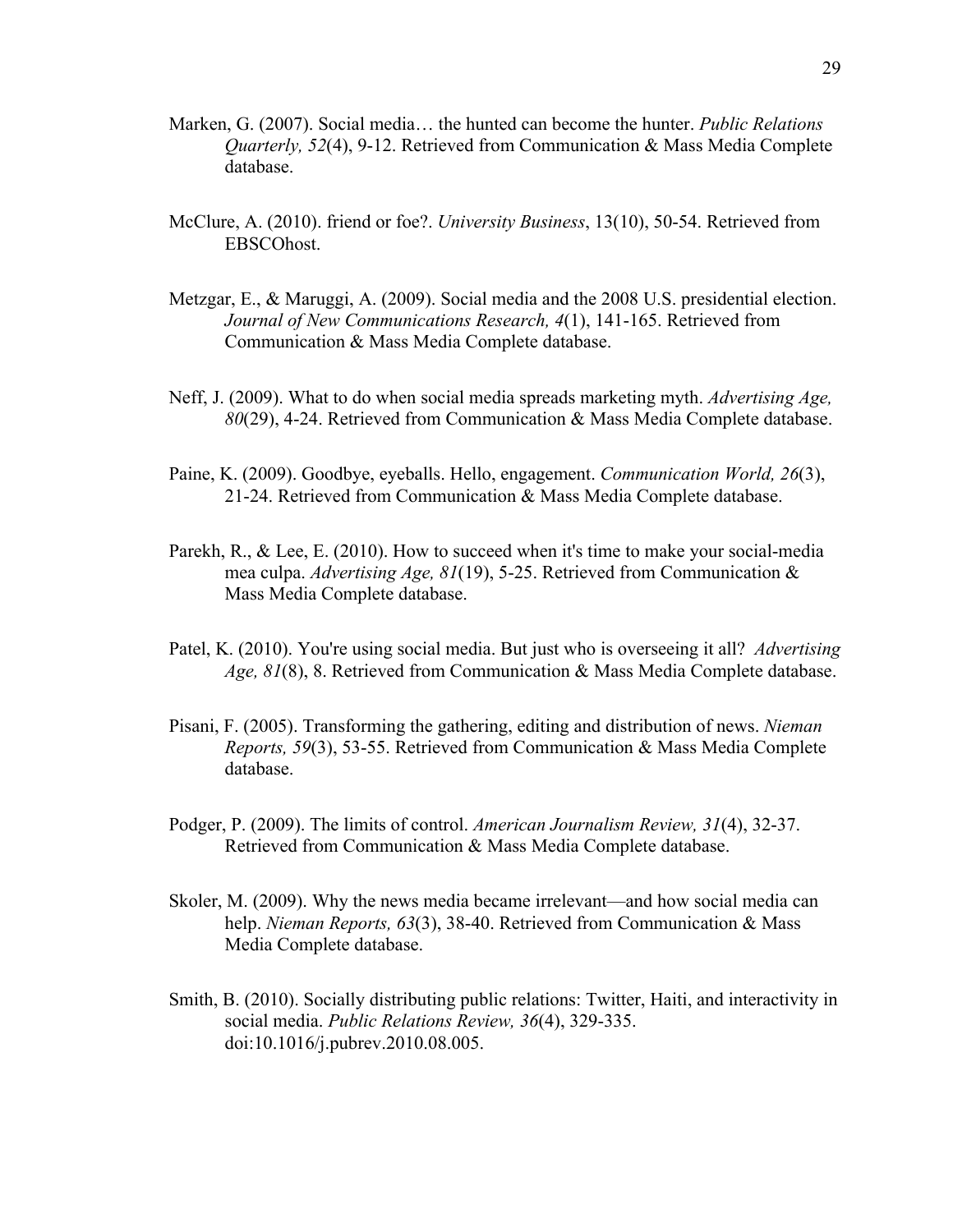- Stripling, J. (2010). Not So Private Professors. Inside Higher Ed. Retrieved from http://www.insidehighered.com/news/2010/03/02/facebook
- Taylor, M., & Kent, M. (2010). Anticipatory socialization in the use of social media in public relations: A content analysis of PRSA's Public Relations Tactics. *Public Relations Review, 36*(3), 207-214. doi:10.1016/j.pubrev.2010.04.012.
- Vorvoreanu, M. (2009). Perceptions of corporations on Facebook: An analysis of Facebook social norms. *Journal of New Communications Research, 4*(1), 67-86. Retrieved from Communication & Mass Media Complete database.
- Wales, J., & Weckerle, A. (2009). Most define user-generated content too narrowly. *Advertising Age, 80*(11), 38. Retrieved from Communication & Mass Media Complete database.
- Young, J. R. (2009). How Not to Lose Face on Facebook, for Professors. (Cover story). *Chronicle of Higher Education*, 55(22), A1-A13. Retrieved from EBSCOhost.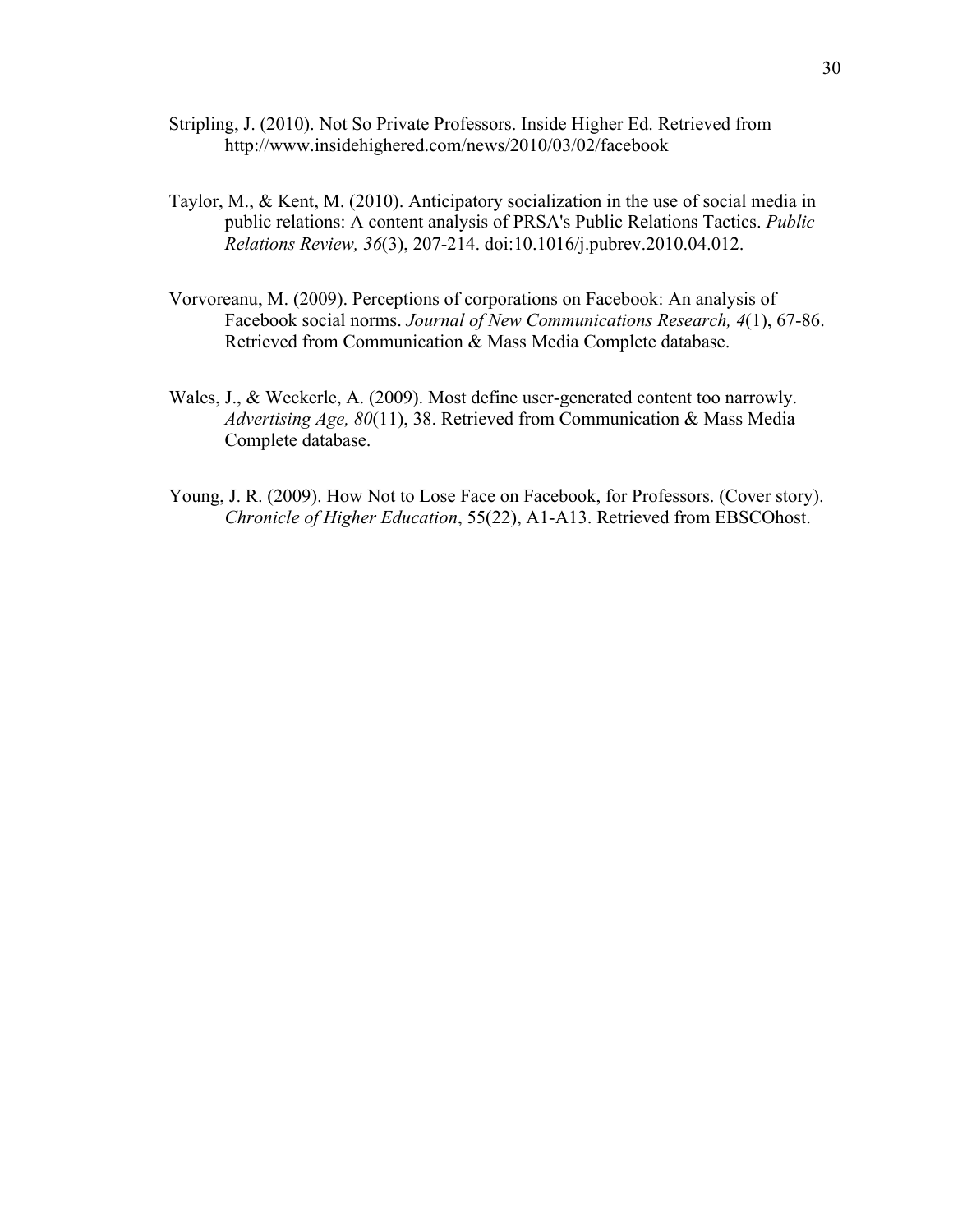Name of institution

- 1) Public or private institution?
	- 1. Public
	- 2. Private
- 2) Document purpose listed?
	-
	- 1. Yes<br>2. No 2. No
- 3) Specific social media platforms referenced?
	- 1. Yes
	- 2. No
- 4) Blogs included as social media?
	- 1. Yes<br>2. No
		- N<sub>o</sub>
	- 3. Unclear
- 5) Type of document (as described in title or subtitle)?
	- 1. Policy<br>2. Guidel
	- 2. Guidelines or Best Practices<br>3. How-To
	- 3. How-To
	- More than one
	- 5. None of these
- 6) To whom does document apply?
	- 1. Institutional sites only<br>2. Employee sites only
	- Employee sites only
	- 3. Student sites only
	- 4. Institutional sites and employees' private sites<br>5. Employee sites and student sites
	- 5. Employee sites and student sites
	- 6. Institutional sites and student sites<br>7. Institutional sites, employee sites, a
	- Institutional sites, employee sites, and student sites
	- 8. Unclear/other
- 7) Department responsible for administration of document?
	- 1. Communications, Marketing, University Relations, and/or Public Affairs
	- 2. Information Technology/Services
	- 3. Human Resources
	- 4. University Governance Committee or Subcommittee
	- 5. Cross-campus task force
	- 6. Other
	- 7. Multiple<br>8. None
	- None<sup>1</sup>
	- 9. Unclear
- 8) Authorizing body
	- 1. Communications, Marketing, University Relations, and/or Public
		- Affairs
	- 2. Information Technology/Services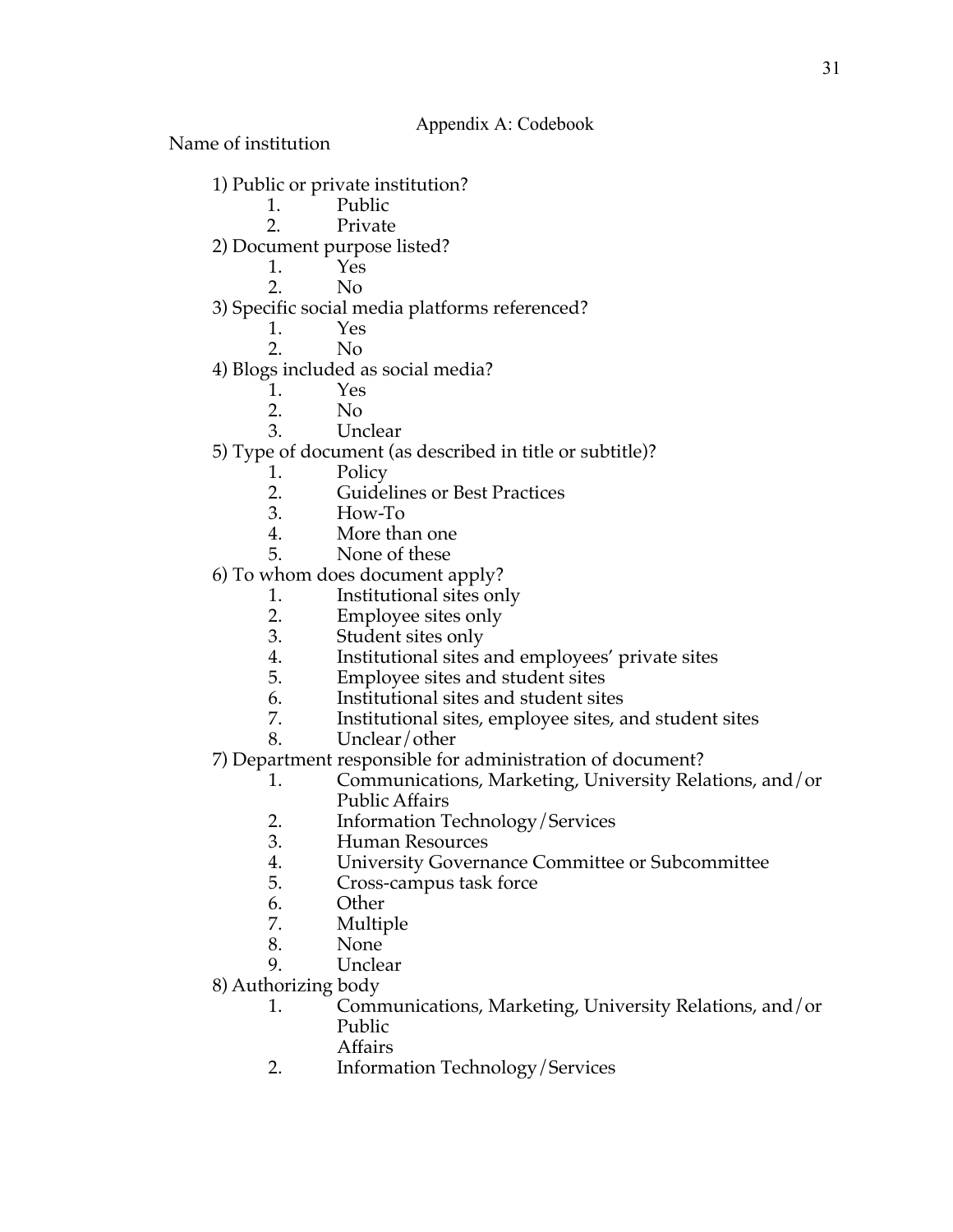- 4. University Governance Body<br>5. Dedicated task force
- Dedicated task force
- 6. Office of the President/Chancellor
- 7. Office of the Provost/chief academic officer 8.
- **Cabinet**
- 9. Other
- 10. Multiple
- 11. None
- 12. Unclear

### 9) Reference to documents of other institutions (credit or otherwise)

- 1. Yes<br>2. No
	- N<sub>o</sub>

## 10) Reference to other institutional policies or guidelines?

- 1. Yes
- 2. No
- 11) Effective date
	- 1. 2007<br>2. 2008
	- 2. 2008
	- 3. 2009
	- 4. 2010
	- 5. 2011
	- 6. Other
	- 7. Not listed/applicable
- 12) Revision date
	- 1. 2007
	- 2. 2008<br>3. 2009
	- 3. 2009<br>4. 2010
	- 4. 2010
	- 5. 2011
	- 6. Other
	- 7. Not listed/applicable

13) "How to" information (specific, tactical instructions on the use of a particular tool or platform, often presented step-by-step)

- 1. Present<br>2. Not pre
- Not present
- 3. Exists in referenced separate document
- 14) Glossary of terms
	- 1. Present
	- 2. Not present<br>3. Exists in refe
	- Exists in referenced separate document
- 15) Platform-specific information
	- 1. Present<br>2. Not pre
	- Not present
	- 3. Exists in referenced separate document

*Issues addressed? (same coding for each)*